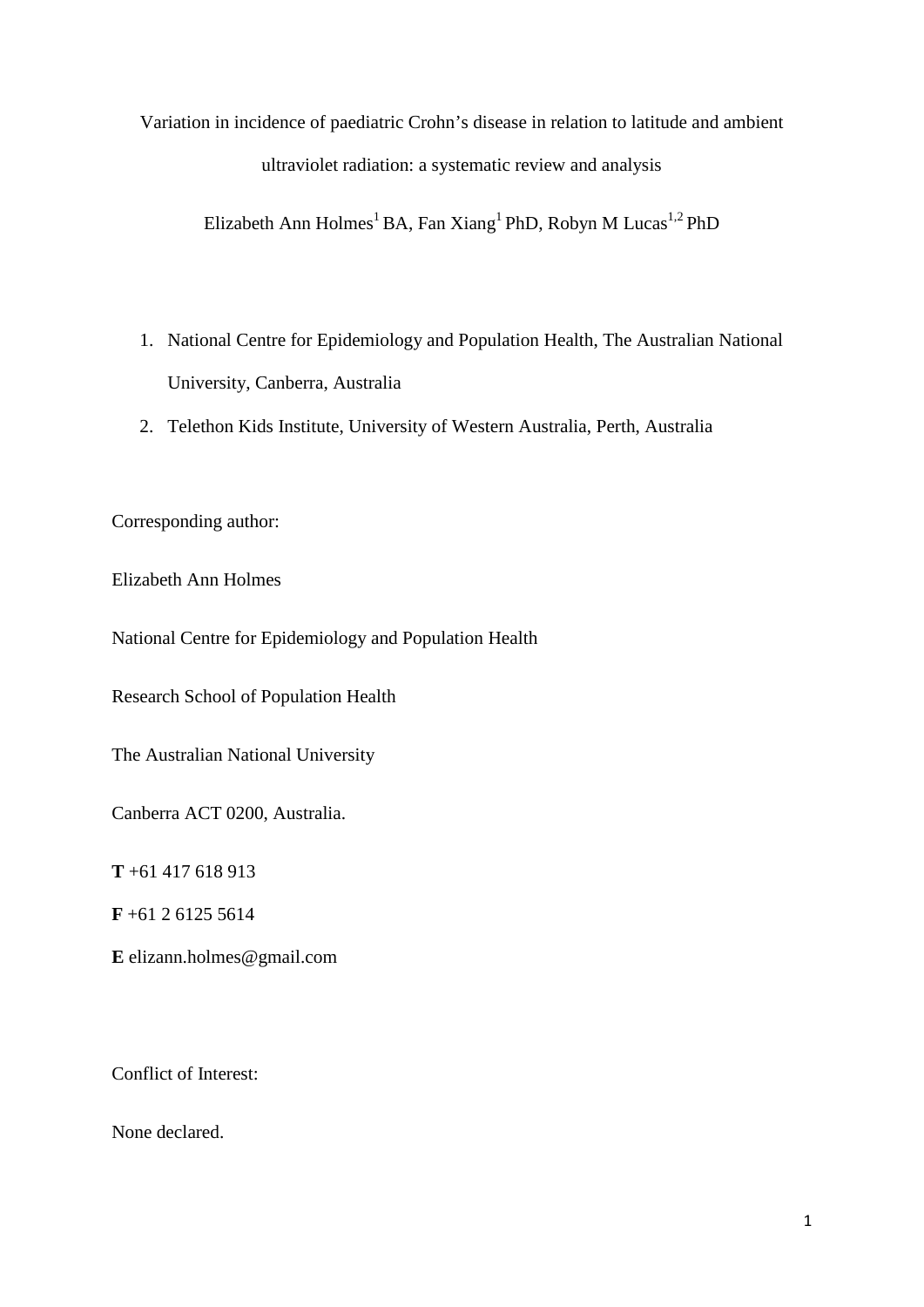Source of funding:

Ms. Holmes is supported by an ANU Australian Postgraduate Award (APA). Dr Xiang is supported by a NHMRC Centre of Research Excellence in Sun and Health Postdoctoral Fellowship. Prof Lucas is supported by a NHMRC Career Development Fellowship.

Word Count: 3,168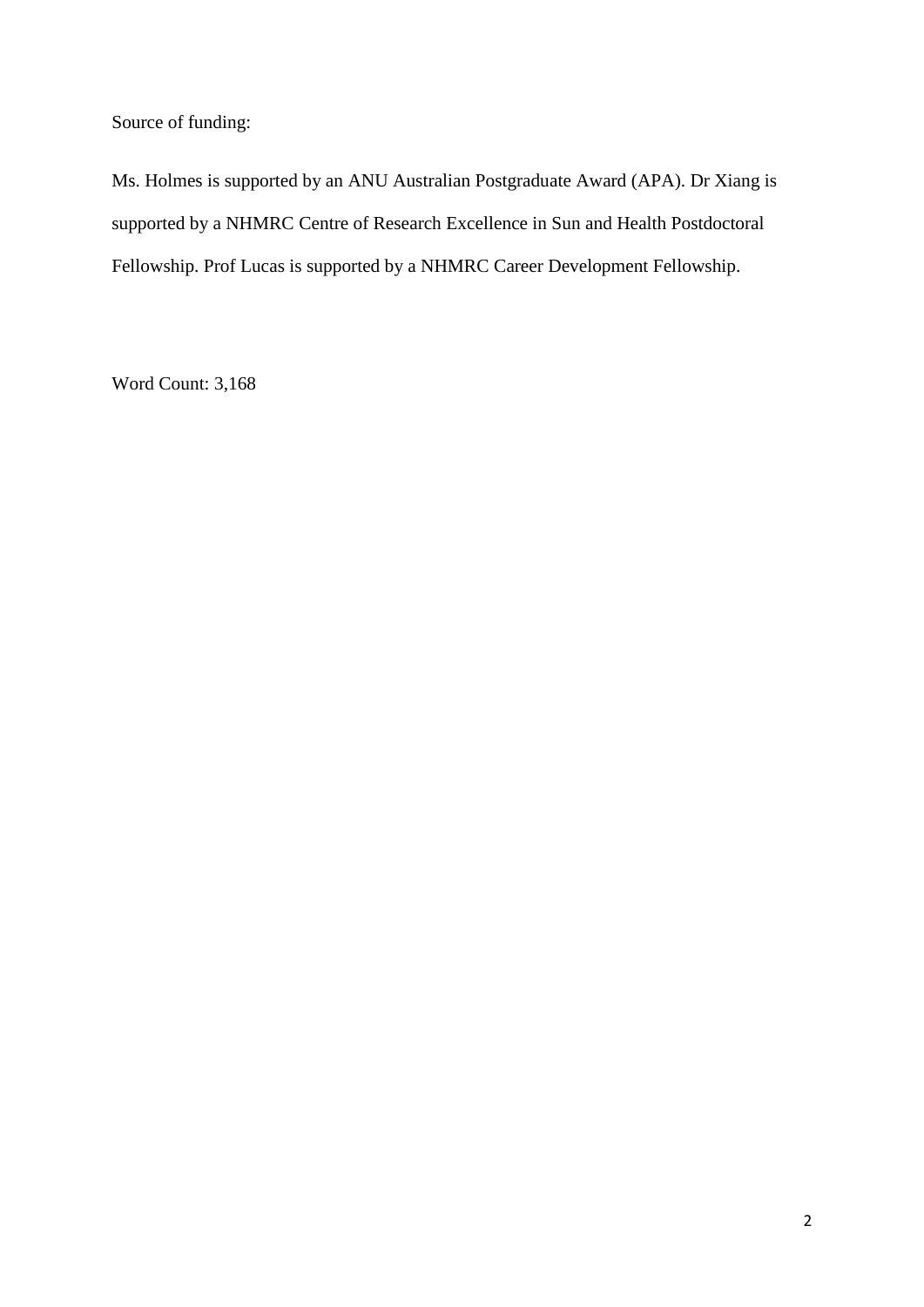### **Abstract**

#### *Background*

Paediatric Crohn's disease (CD) is a lifelong, debilitating and costly disease. In previous studies, CD incidence increased with higher geographic latitude in the Northern Hemisphere. This may indicate a role for lower vitamin D status as a risk factor for CD. Analysis of worldwide incidence of paediatric CD has not been previously reported.

### *Methods*

We undertook a systematic review of population-based studies reporting incidence of paediatric CD and published between 2003 and 2013. Included studies had well-defined diagnostic criteria for CD, evidence of high case ascertainment, reported incidence according to age group and provided a specific location. Average daily ambient ultraviolet radiation (UVR) for each location was derived from satellite data. Negative binomial regression was used to assess the association between paediatric CD incidence and latitude and ambient UVR, adjusting for the study year.

### *Results*

28 papers provided 39 incidence data points. Incidence of paediatric CD increased with higher latitude, and in association with a greater number of months where the average daily UVR was lower than a previously published threshold of  $1.488 \text{kJ/m}^2$ . Incidence of paediatric CD increased over calendar time.

### *Conclusions*

After applying rigorous quality assessment criteria, and including only population-based studies, there was a modest increase in incidence of paediatric CD with higher latitude and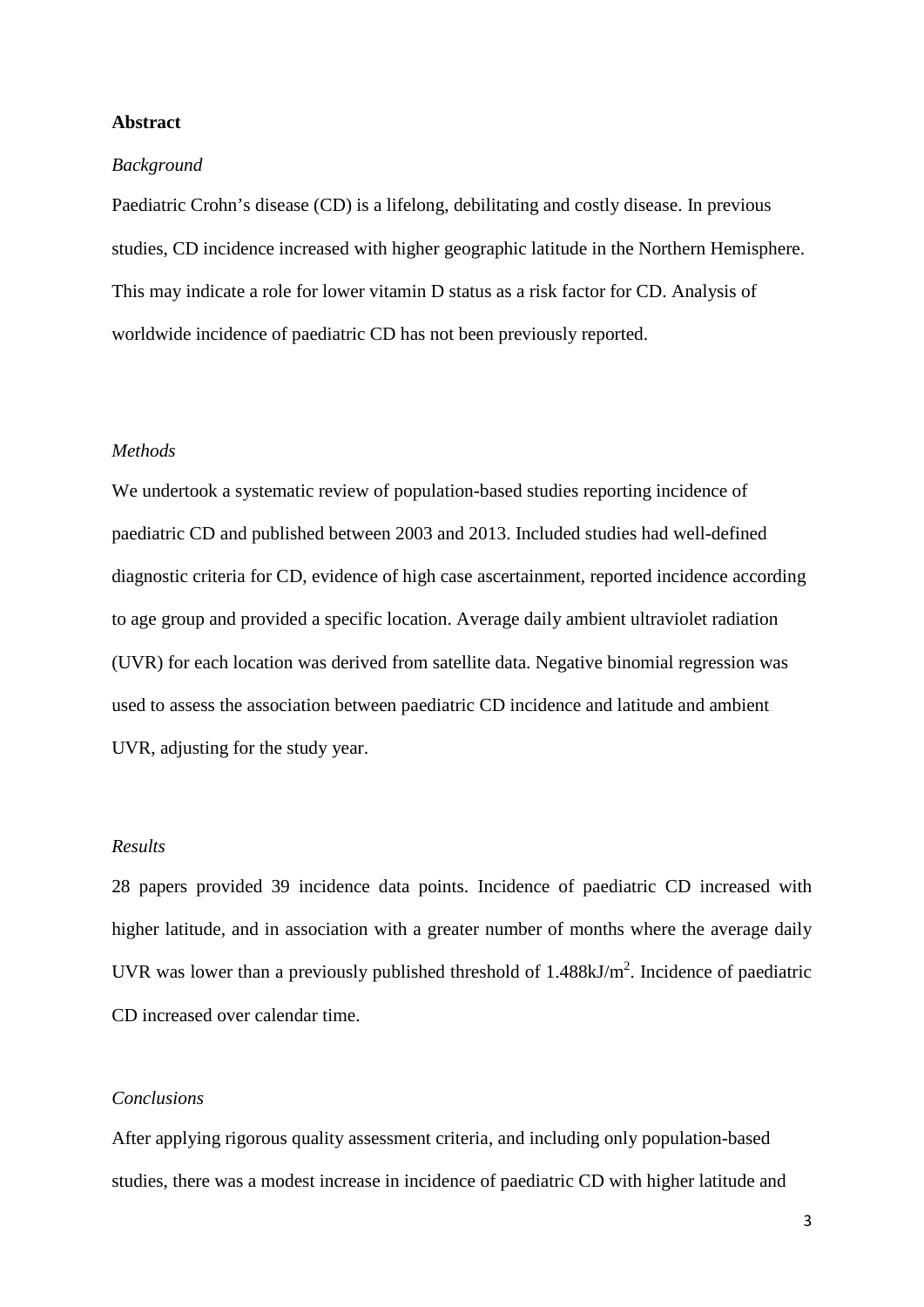greater number of months with low ambient UVR. Reporting using non-consistent diagnostic criteria and age groups, with poorly defined geographic locations, makes it difficult to compare data across different studies.

# *Key words*

Paediatric Crohn's disease, Incidence, Ultraviolet radiation, Vitamin D, Epidemiology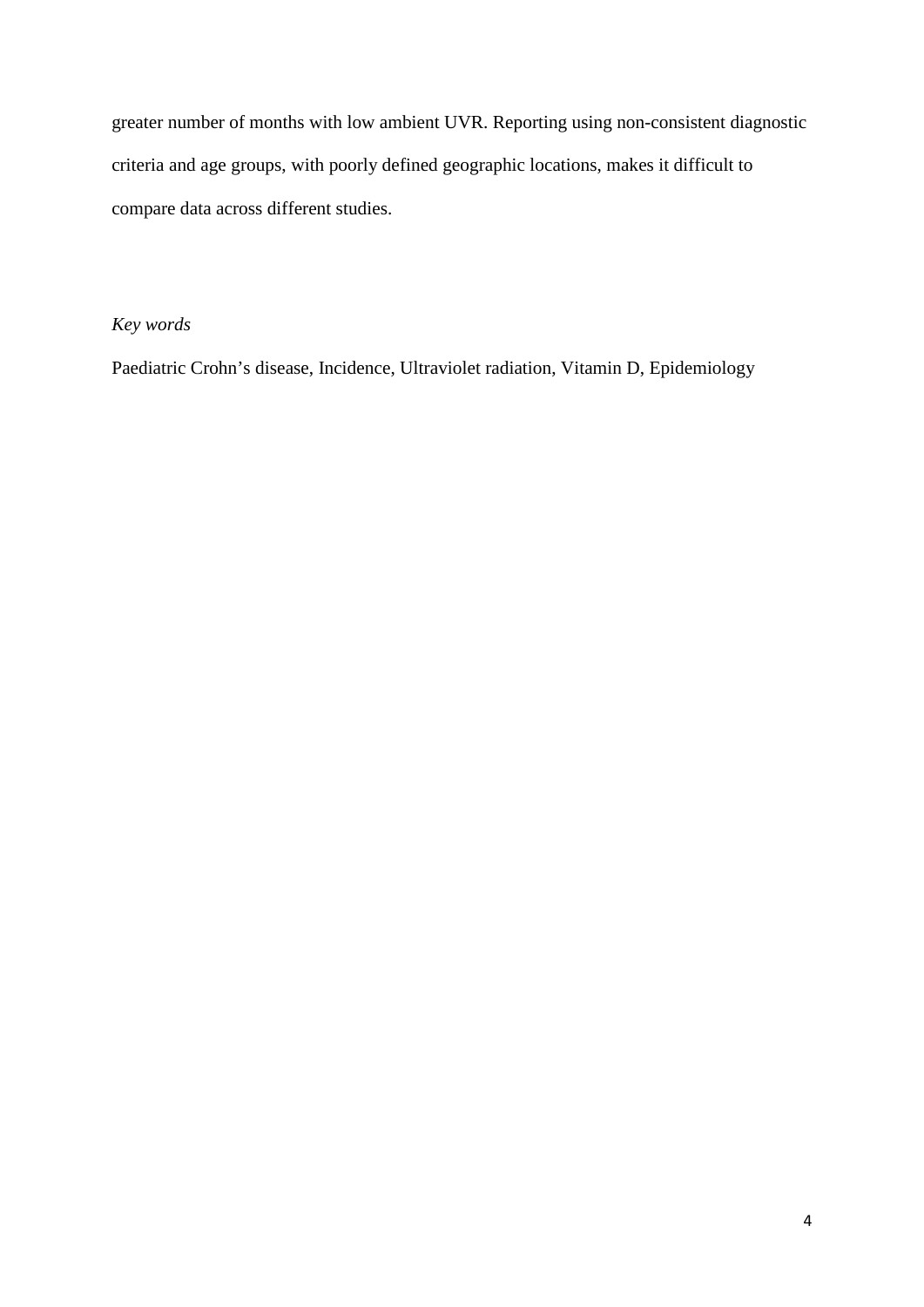### **Introduction**

Crohn's disease (CD) is an immune-mediated inflammatory bowel disease (IBD) that affects people of all ages. The incidence of CD appears to be increasing in both children<sup>1, [2](#page-18-1)</sup> and adults[.](#page-18-2)<sup>3</sup> When the disease begins in childhood, it tends to run a more severe course, has a greater impact on the quality of life<sup>4</sup> and imposes a higher economic burden than does adultonset disease. [5](#page-18-4) Treatment costs for CD in the United States alone are estimated at \$3.6 billion annually and the cost is approximately 18% higher for individuals under 20 years of age than it is for adults aged 20 to 39 years of age.<sup>5</sup>

The aetiology of CD remains unknown but probably involves a combination of genetic susceptibility, exposure to environmental risk factors, and alterations in the gut microbiome that stimulate an inflammatory response.<sup>6</sup> Although a wide range of environmental risk factors have been proposed to increase the risk of CD, findings have been generally inconsistent. For example, both rural living<sup>7</sup> and urban dwelling<sup>8</sup> have been shown to be risk factors, in separate studies.

Several studies have shown that in the Northern Hemisphere, the incidence of CD increases with increasing distance from the equator, *i.e.* higher latitude, even over quite a small latitudinal span.<sup>[9-13](#page-18-8)</sup> Furthermore, two studies in France found that higher residential sun exposure was associated with a lower risk of CD in adults.<sup>[12,](#page-19-0) [14](#page-19-1)</sup> These findings have been interpreted as indicating that low vitamin D status may be a risk factor for CD, since sun exposure of the skin is the primary source of vitamin D in many regions of the world. The data are however not completely consistent, with some studies showing no variation in incidence/prevalence with increasing latitude.<sup>[15-17](#page-19-2)</sup> These inconsistent findings may reflect heterogeneity in the disease across different regions or at different times, or variations in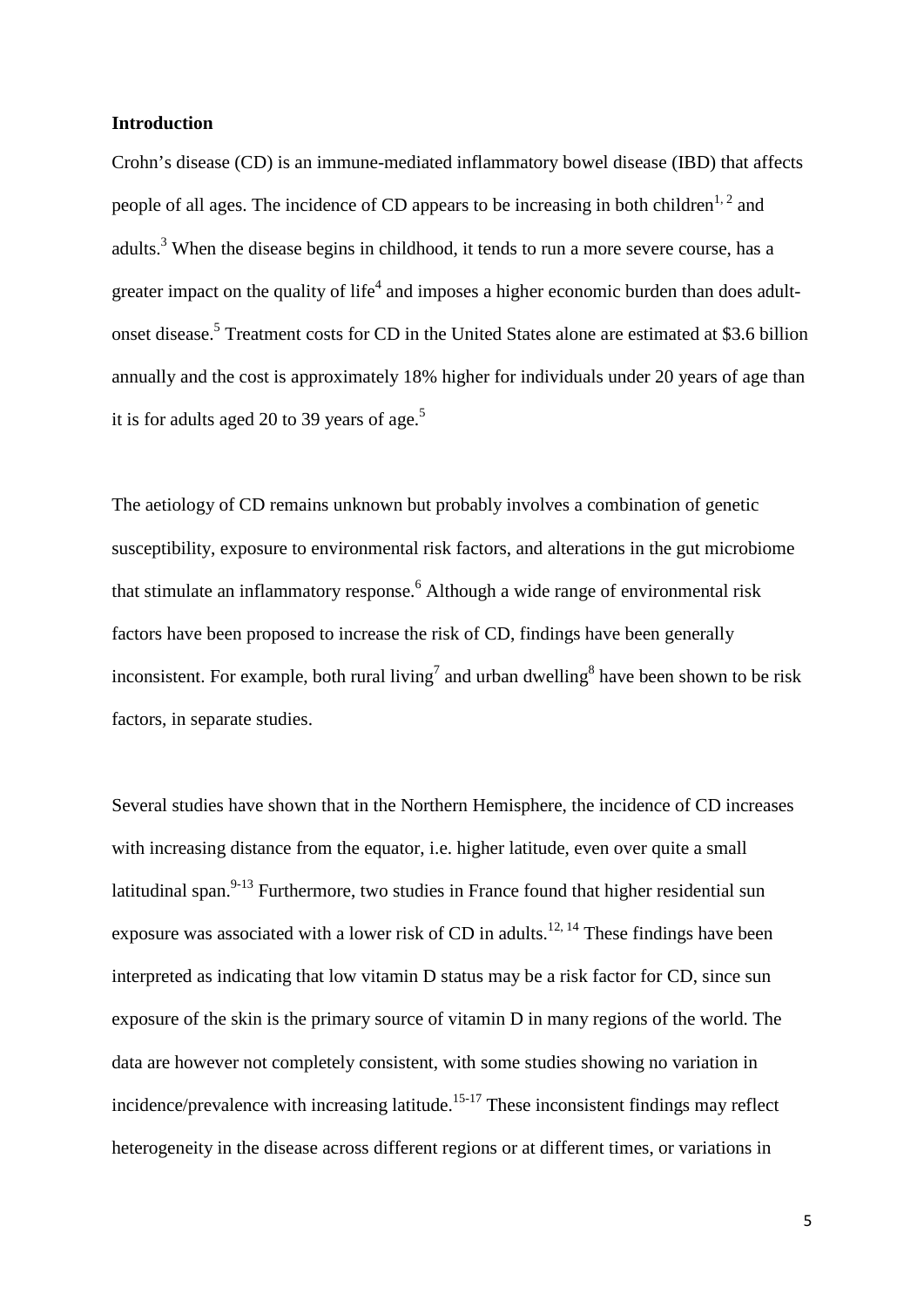study methods, including diagnostic criteria, the study sampling frame, i.e. population-based or not, sampling, and the completeness of case ascertainment.

In order to further examine this issue, we conducted a systematic review of paediatric CD incidence in relation to latitude and ambient levels of ultraviolet radiation (UVR) in studies in both the Northern and Southern Hemispheres. We used rigorous assessment of study quality to select studies for inclusion in our analyses to ensure the validity of our findings.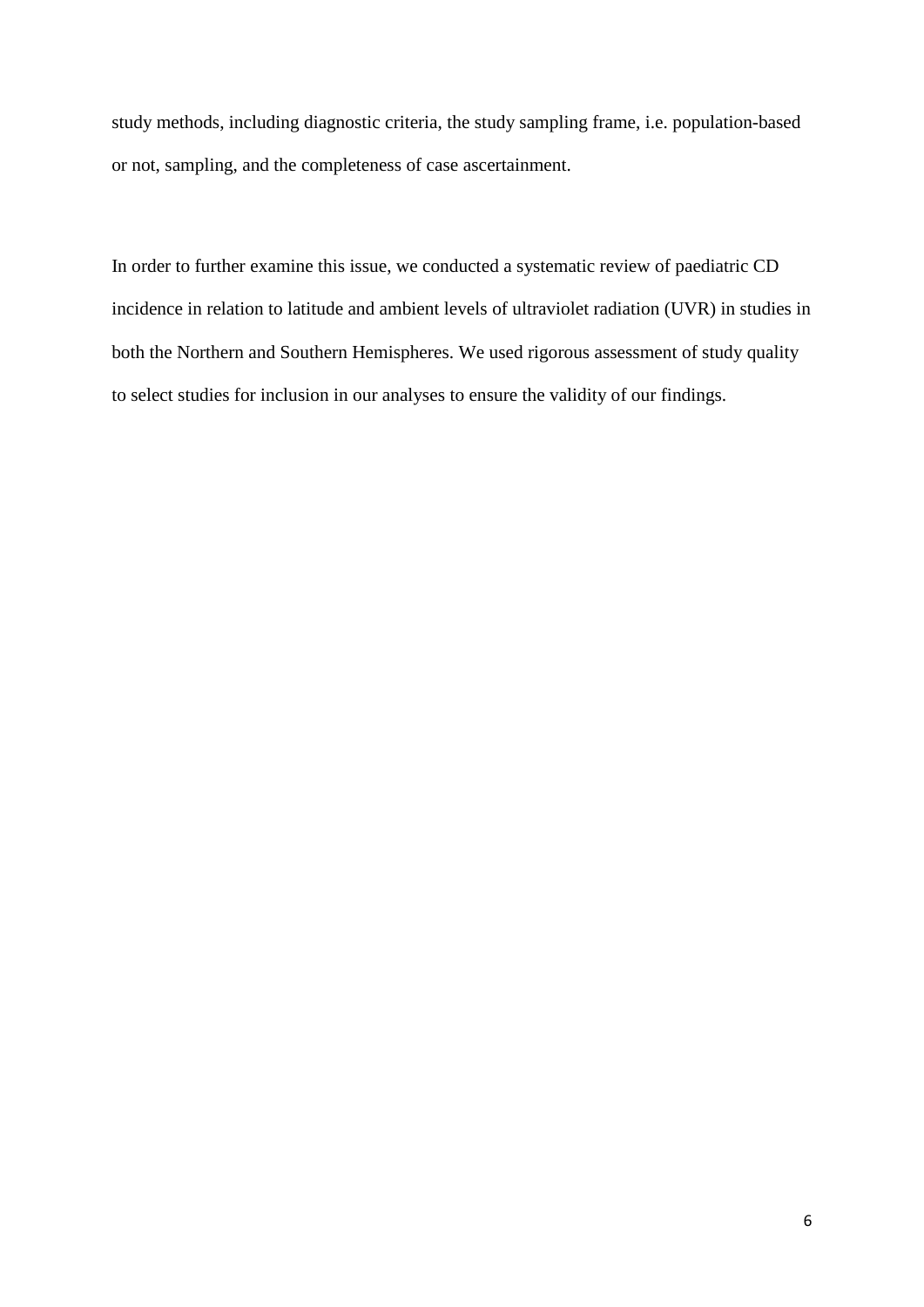#### **Materials and Methods**

### *Literature search*

We systematically searched PubMed for articles in English published between 2003 and 2013. Keywords used were: ("Crohn's disease" OR "inflammatory bowel disease") AND "incidence" AND ("paediatric (pediatric)" OR "children") (for specific search strategies, see Supplementary material 1). We also searched the database of "related articles" cited in PubMed next to each abstract, reference lists of primary original studies and checked review articles for further relevant studies.

This search strategy returned 1239 articles. Perusal of the titles and abstracts of these papers led to the retention of 58 relevant papers. Twelve papers were excluded after the full text examination due to insufficient data, and thirty-seven papers were retained for full quality assessment (Figure 1).

### *Quality Assessment*

Three independent reviewers (RL, FX and AH) scored the 37 retained papers using quality assessment criteria (Supplementary material 2) for five components of the study methodology: CD diagnostic criteria; study sampling frame; study location definition; study year; incidence data report method. Each component was graded as an A (good), B (sufficient) or C (insufficient) by each reviewer. Discrepancies were discussed and agreement achieved by consensus. Any paper receiving one or more C grades was excluded. This resulted in the exclusion of nine papers, leaving 28 papers for inclusion in the final analysis (Table 1).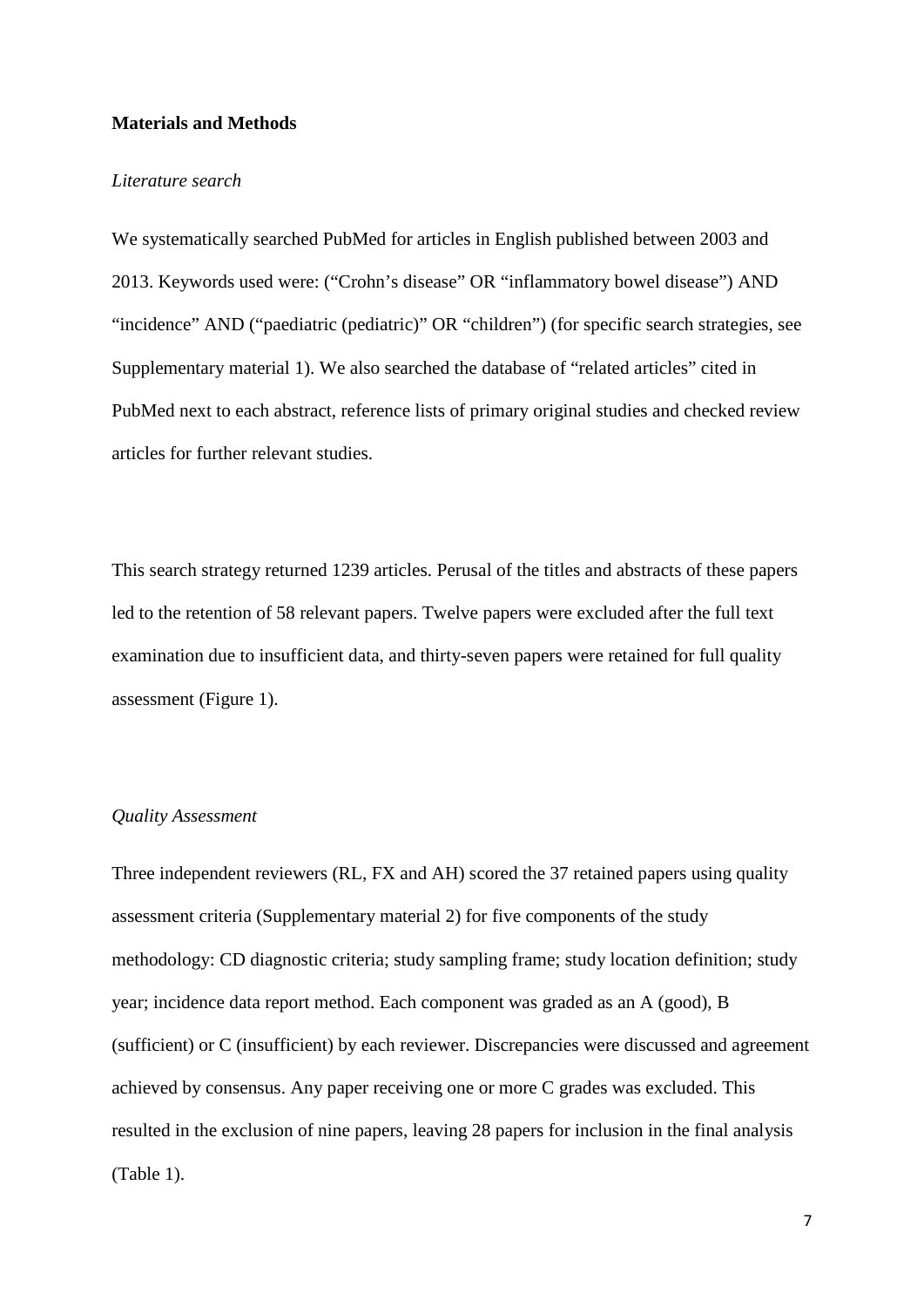### *Data Extraction*

For each eligible paper the following information was extracted and recorded: first author, study year or median year of study period (if the study years were an even number the higher of the two median years was recorded), catchment area of the study population, and crude CD incidence rates (age group- and sex specific incidence rates, or combined male and female paediatric CD incidence rates and age group used to define "paediatric", depending on availability). CD incidence data were extracted from the main text and/or tables and/or figures. Where incidence rates were reported graphically only, Image  $J^1$  $J^1$  was used to derive the relevant data. Latitude and longitude coordinates for the catchment area were assigned in a Geographic Information System (GIS).

### *Exposure data*

 $\overline{a}$ 

The average daily surface ambient UVR levels were estimated for each catchment area and study year with GIS, using two databases: the "Ingrid" web-based data library  $(2000-2004)^{18}$ and the NASA OMI data  $(2005-2012)$ .<sup>19</sup> The resolution (one grid cell) of the satellite data was 1<sup>°</sup> latitude and 1.25<sup>°</sup> longitude. For studies conducted over large geographic regions, i.e., more than one grid cell, the ambient UVR was calculated as the average ambient UVR for all grid cells (e.g. national data from a country with wide latitude, such as Italy). For those studies which were conducted over several years, the ambient UVR was calculated as the average ambient UVR for those years.

<span id="page-7-0"></span><sup>1</sup> ImageJ is image processing software that is analyses different image formats, developed by the National Institute of Health.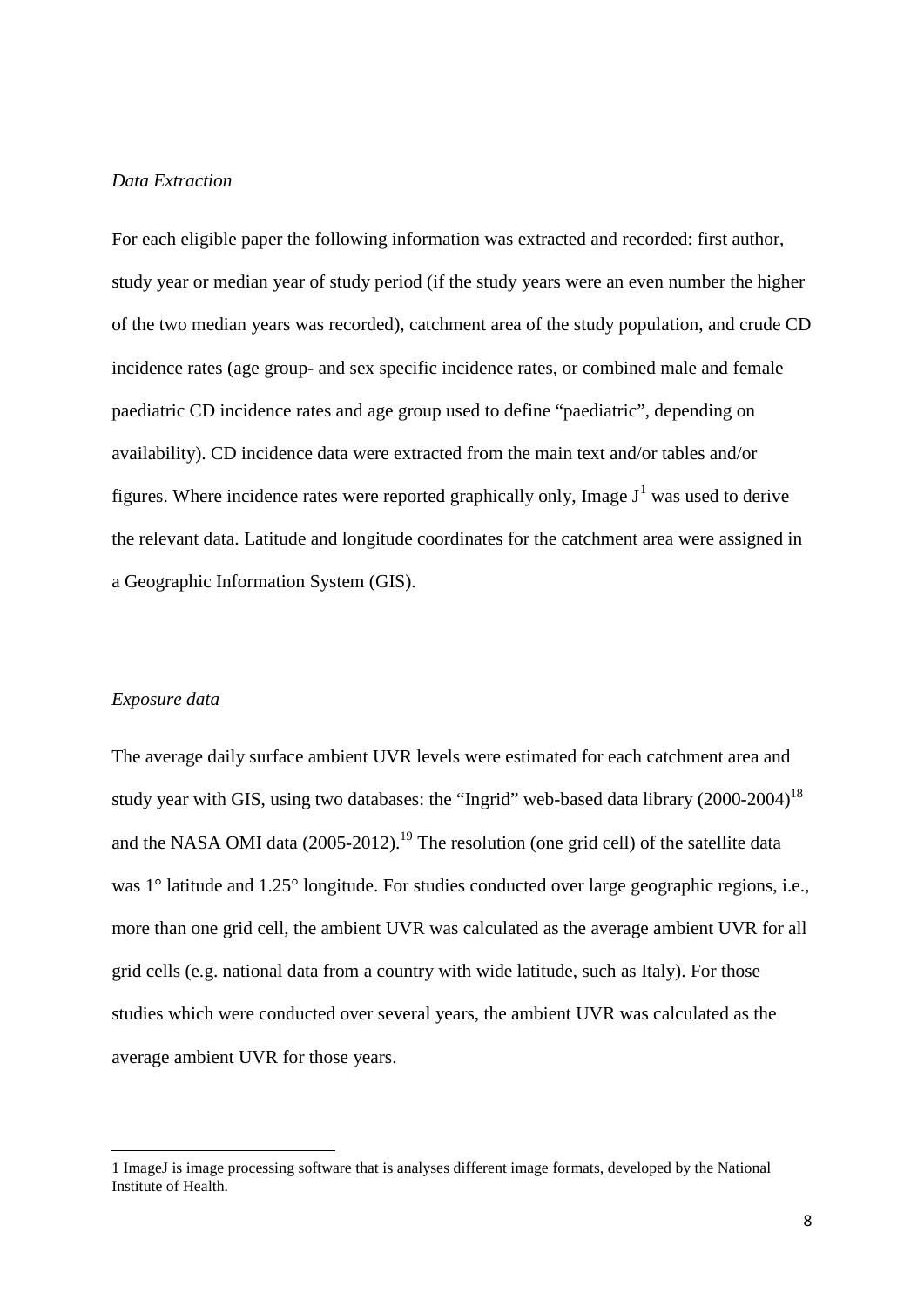### *Paediatric CD incidence data*

The definition of "paediatric" ranged widely across studies, from 0-14 to 0-19 years. The most consistent age group was "under 18 years" (i.e., 0-17) without separation of incidence rates by sex. As such, we converted all of the incidence data to this grouping (i.e., combined male and female incidence for under 18 years of age), using DISMOD  $II^2$  $II^2$ . The detailed imputation process is described in Supplementary material 3. In brief, studies with both detailed age group-specific CD incidence rates and population data available (the reference study) were used to provide the pattern of incidence rates across different paediatric age groups. A study from New Zealand<sup>20</sup> was used as the reference study for studies in the Southern Hemisphere, and one from Denmark<sup>21</sup> was used as the reference study for studies in the Northern Hemisphere. Where the incidence rate for an under 18 years age group was not reported by a study (the target study), this was imputed using the data available in the target study and the pattern of incidence according to age group that was presented in the reference study.

## *Data Analysis*

 $\overline{a}$ 

There was considerable over-dispersion of the data, and violation of the distribution assumption in a Poisson model that the variance equals the unconditional mean. Thus, the more generalised negative binomial regression was used to model the relationship between the CD incidence and latitude or ambient UVR. Because incidence is reported to be increasing over time, we adjusted all models for the year of the study.

<span id="page-8-0"></span><sup>&</sup>lt;sup>2</sup> DISMOD II is a program that estimates parameters of diseases that are unknown, by iteration, based on those data that are available (incidence, prevalence, remission rate, case fatality etc.) for various age groups.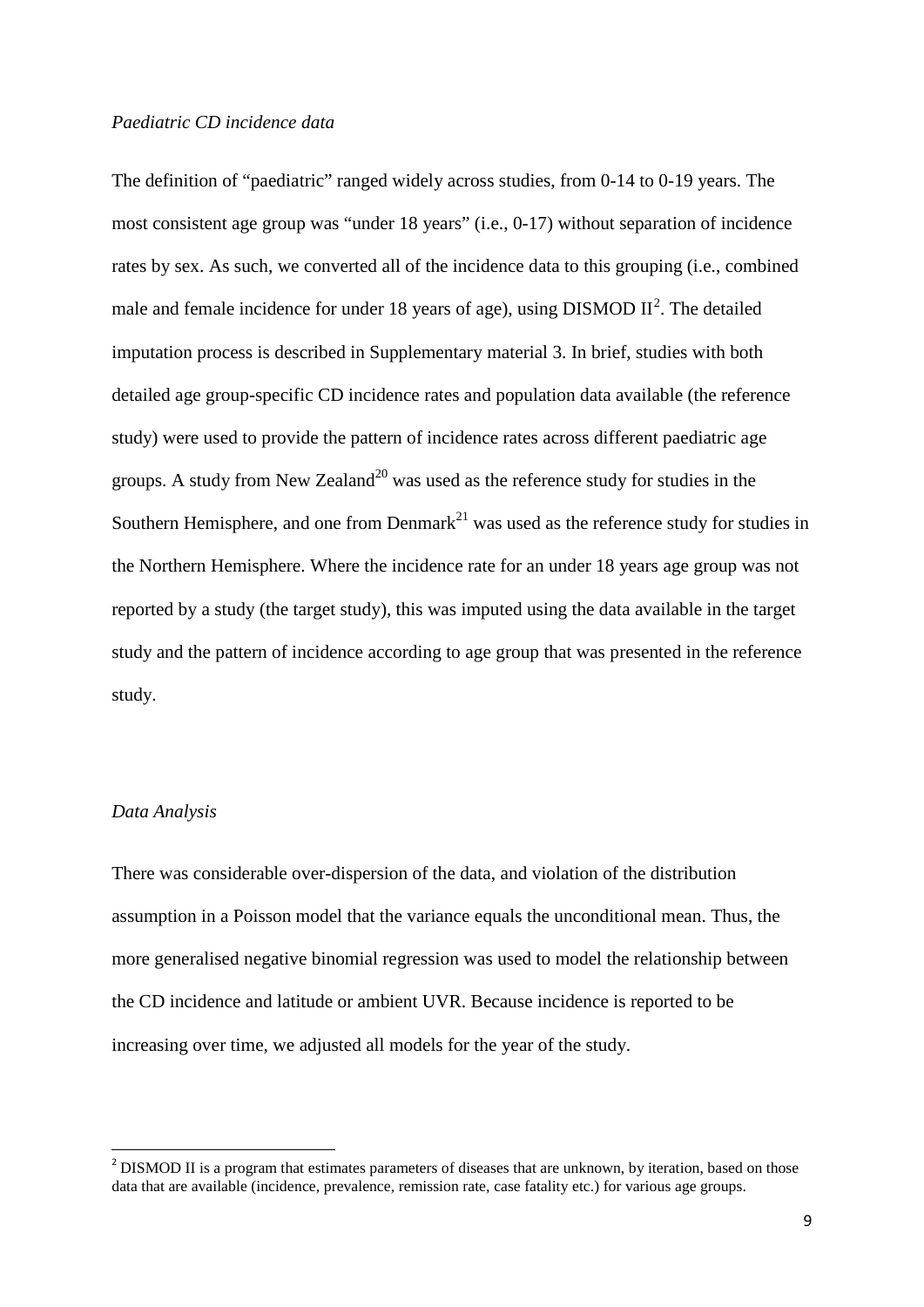Two sensitivity analyses were conducted. The first used data only from studies in Europe and the second used data only from studies reporting incidence for the under 18 years age group (i.e. without imputed incidence data).

 $P \le 0.05$  was considered to be statistically significant. Statistical analyses were performed using Intercooled Stata 9 (StataCorp 2005. Stata Statistical Software, Release 9 College Station TX, StataCorp LP).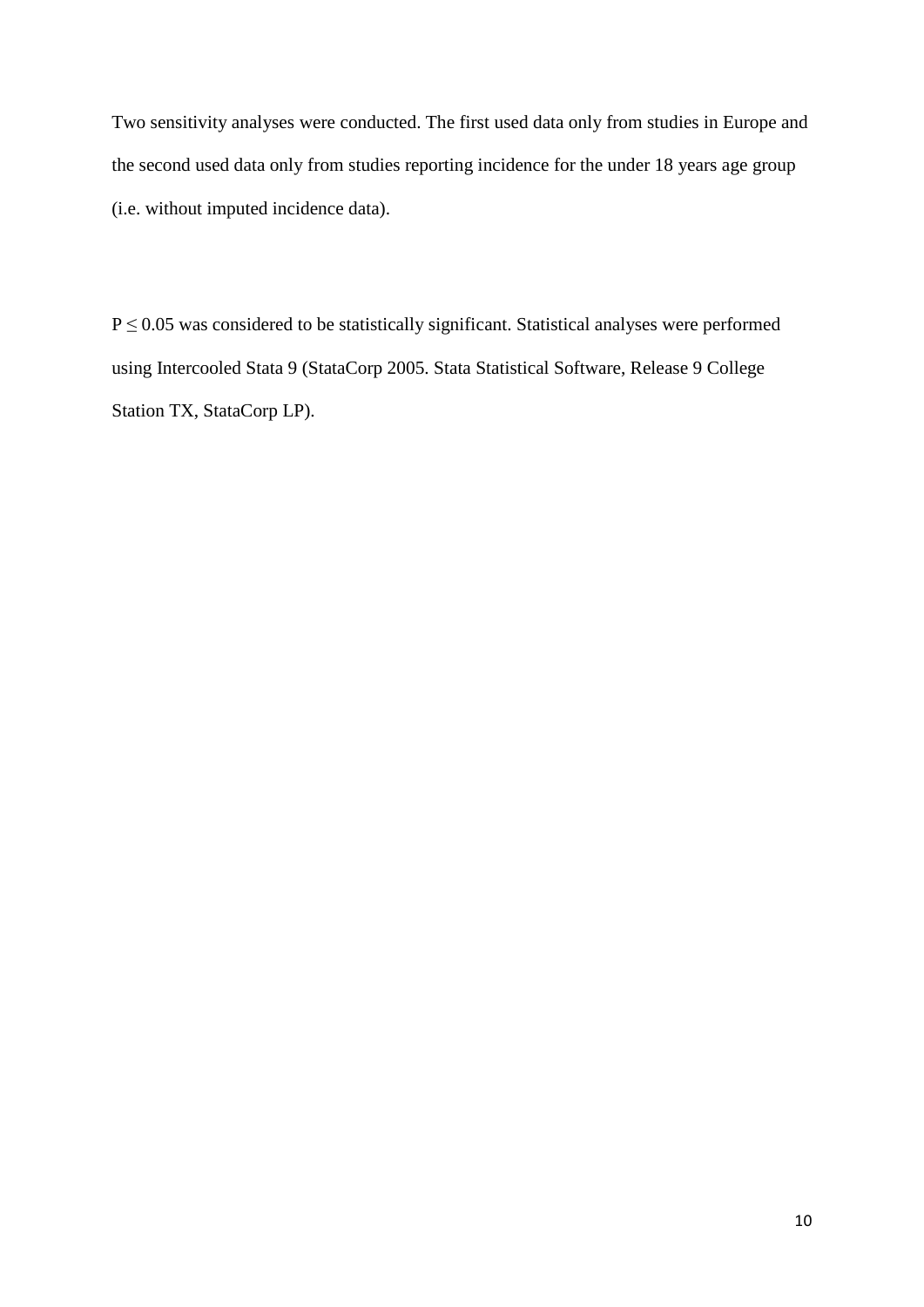#### **Results**

A total of 28 papers were identified that met the inclusion and quality assessment criteria. These provided 39 data points: 4 (10%) in North America (including Canada), 31 (79%) in Europe, 3 (8%) in Australasia and 1 (3%) in the Middle East (Table 1). The CD incidence data were collected between 2000 and 2008 (publications from 2003-2013).

The incidence of CD (per 100,000 person-years) for the under 18 years age group (including imputed data) varied considerably across different geographic locations in the Northern Hemisphere from 0.6 per 100,000 in Poland (average annual daily UVR: 1.62 kJ/m<sup>2</sup>)<sup>[22](#page-20-4)</sup> to 9.9 per 100,000 in North Stockholm County, Sweden (average annual daily UVR: 1.19 kJ/m<sup>2</sup>).<sup>[23](#page-20-5)</sup> The only data available from the Southern Hemisphere were from Australia and New Zealand.

We first modelled the association between latitude and the incidence of paediatric CD (Table 2a). For a ten degree increase in latitude there was a significant increase in annual paediatric CD incidence of 0.23 new cases per 100,000 population. We next examined the association between ambient UVR and incidence of paediatric CD (Table 2b). There was a modest, but not statistically significant, decrease in the incidence of paediatric CD with increasing average annual daily ambient UVR levels.

We further explored the association between ambient UVR and CD incidence using average UVR for mid-winter and for mid-summer (Table 3a). There was no significant association between CD incidence and either mid-winter or mid-summer ambient UVR.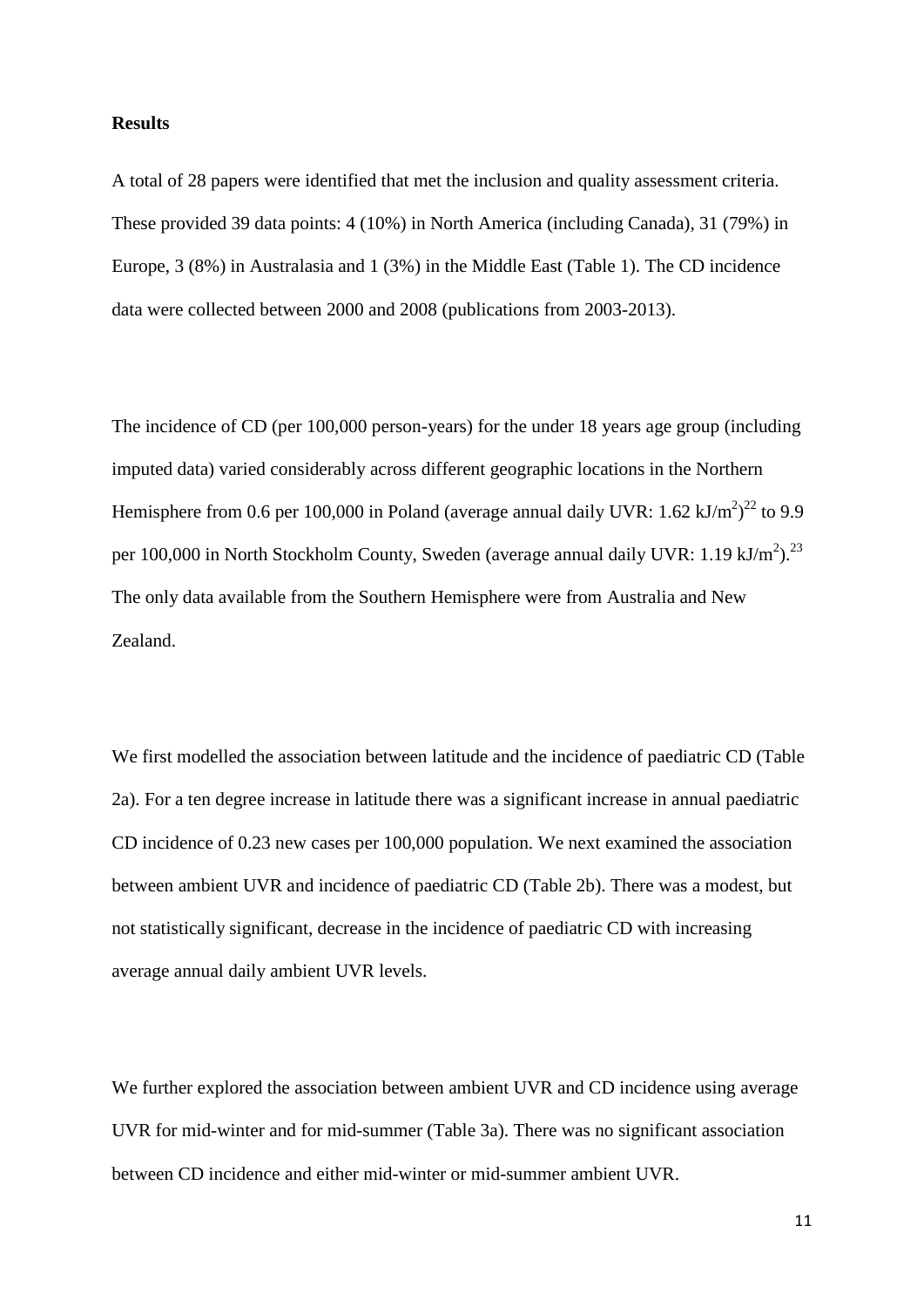Nerich and colleagues reported decreasing CD incidence with increasing ambient UVR up to a threshold of 1.488 kJ/m<sup>[210](#page-19-3)</sup> with no further change in incidence at UVR levels above this. We were unable to demonstrate a similar association in our data, and there was no evidence of a non-linear association between mid-winter ambient UVR and CD. However, we did find that there was a modest increase in CD incidence of 0.08 cases per 100,000 for every additional month where the daily UVR was lower than  $1.488 \text{ kJ/m}^2$  (Table 3b).

#### Sensitivity analyses

There was no significant association between CD incidence and latitude or ambient UVR when the analyses were restricted to studies from Europe, or to those that reported incidence for the under 18 years age group (i.e., without imputation of incidence data) (Table 2a and b). In all cases, the direction of effect was the same as in the full analysis, but of smaller magnitude. Further investigation of this attenuation of effect showed that the data from two studies<sup>[23,](#page-20-5) [24](#page-20-6)</sup> was highly influential. Both were conducted in at a high latitude location (Northern Stockholm County, Sweden) and the imputed CD incidence were the highest among all studies that required imputation.

Within studies that reported CD incidence for the under 18 year group, when adjusting for ambient UVR, there was modest increase in CD incidence with calendar year; in the examination of CD incidence in relation to number of months with daily UVR lower than  $1.488 \text{ kJ/m}^2$ , both greater number of months and more recent study calendar year were associated with significantly higher CD incidence (Table 3b).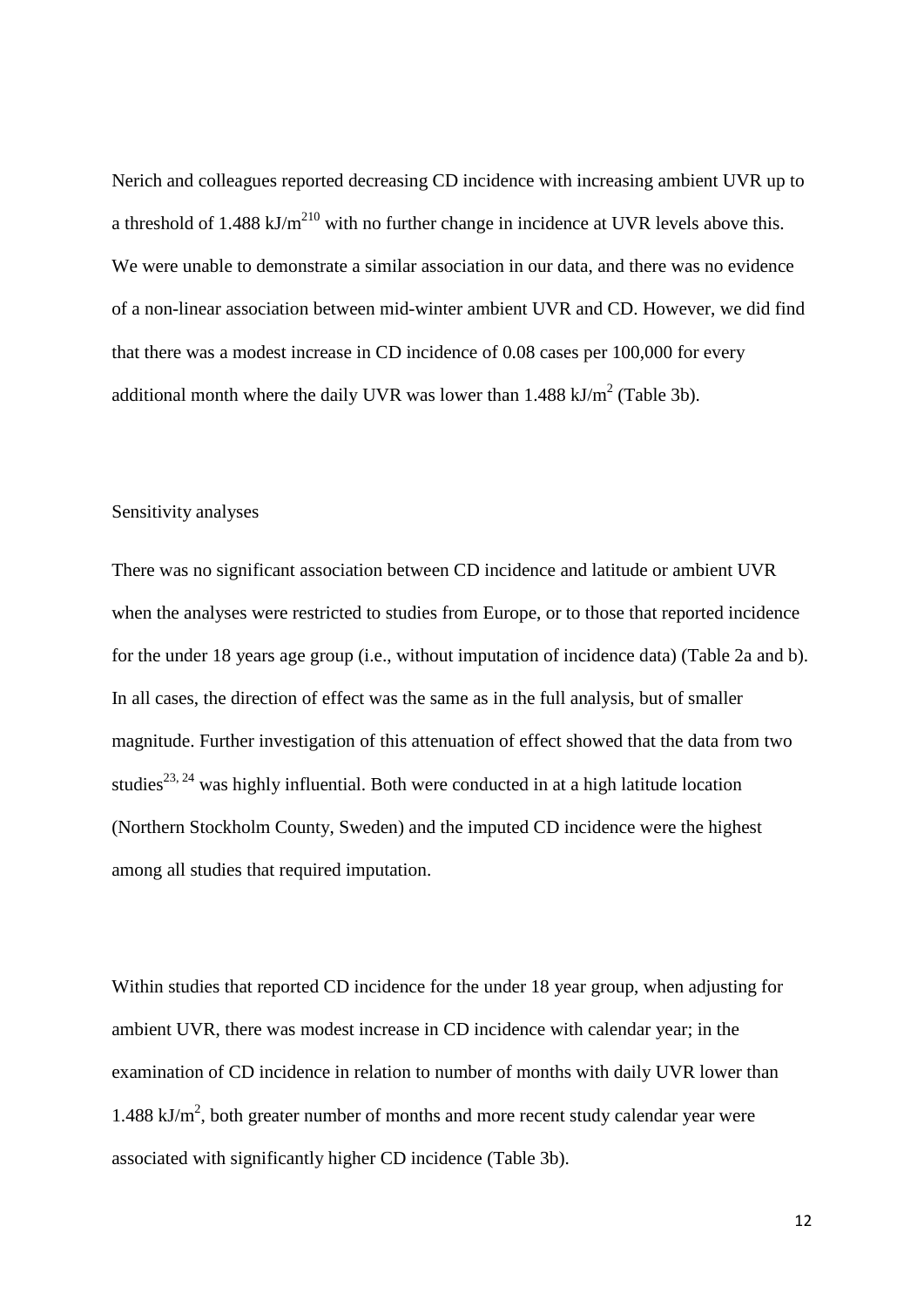#### **Discussion**

In this systematic review of the published literature on the incidence of paediatric CD, with inclusion of only population-based studies that used well-defined diagnostic criteria and high case ascertainment, there was an increase in CD incidence with higher latitude and a decrease with higher ambient UVR, although the latter was not statistically significant. We further investigated an association of paediatric CD with summer and winter UVR, and according to a previously published threshold of ambient UVR. In all cases there was an inverse association with disease incidence, but only the analyses in relation to months where UVR was below a threshold reached statistical significance, i.e. an 8% increase in incidence for each additional month of lower ambient UVR.

The main strengths of this work include firstly, that we have confined our analysis to data from paediatric age groups only. This provides a more homogeneous sample than occurs when data from adults and children are combined, and reduces the range of potential risk exposures. For example, children are unlikely to be smokers and have had fewer opportunities for microbial exposure. Studying the disease in children only may then give a clearer aetiological signal. Secondly, all of the studies used here were population-based, with high case ascertainment and thus some confidence in the accuracy of the incidence data. The studies were of high quality methodologically and provided sufficiently detailed data for inclusion in these analyses. Thirdly, although for three world regions (North America, Australasia and the Middle East) there were few studies and those included here may not adequately represent the true situation in the full regions, the data from Europe alone are representative of a relatively broad latitudinal range of locations from Italy (42°S) to Finland (62°N) and an ambient UVR range from 0.9 kJ/m<sup>2</sup> (Finland) to 2.6 kJ/m<sup>2</sup> (Italy). This allows for reasonably robust, although mainly high latitude, results for this area. Our analyses were

13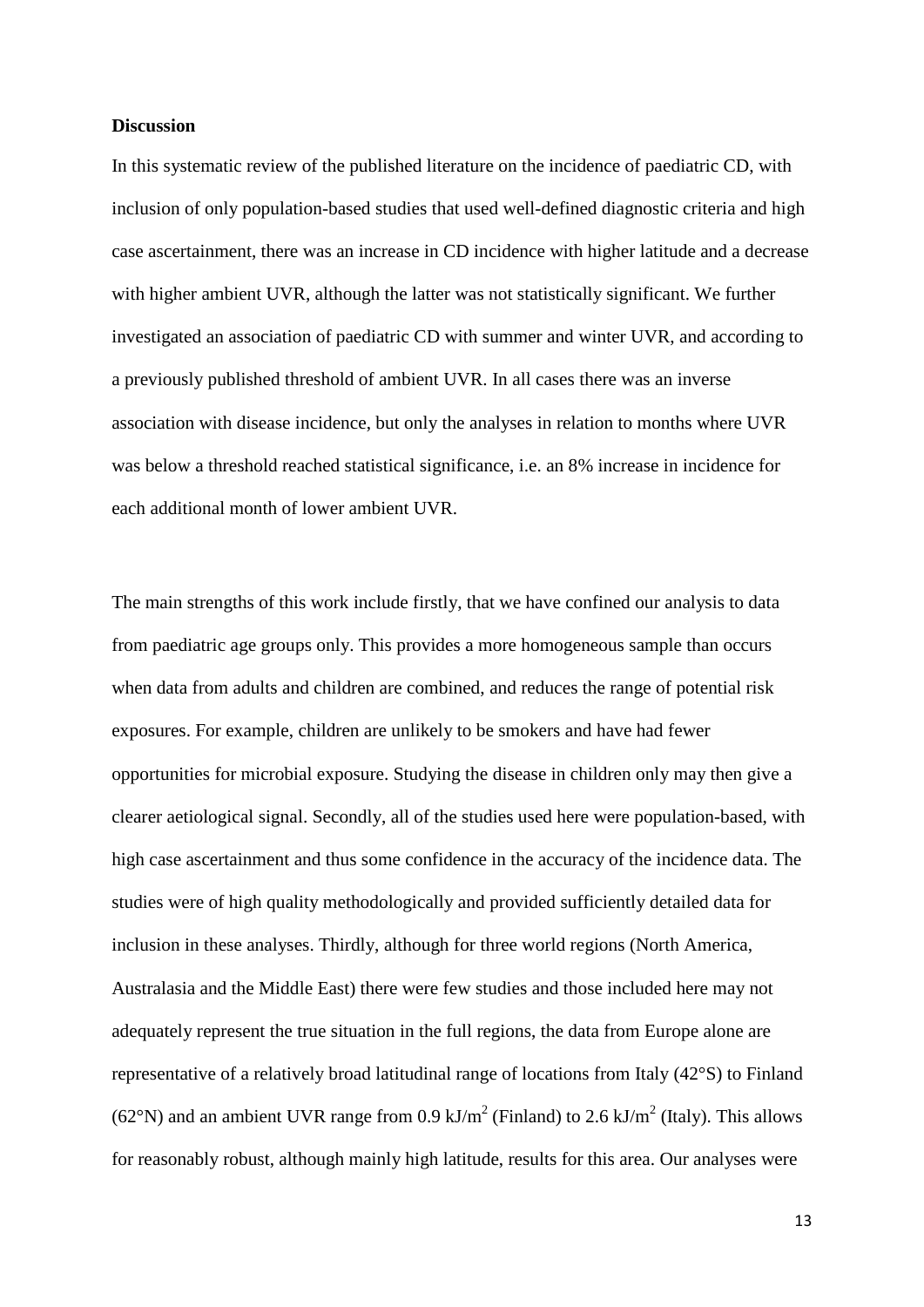limited by the lack of sufficient suitable data to allow a full assessment of the global pattern of disease distribution. Further, as an ecological study, providing population-level analyses of the association between incidence and an environmental factor, this study did not provide individual-level data on the personal doses of UVR or potential confounding factors such as ethnicity. Indigenous populations in Canada and New Zealand are reported to have lower rates of CD than the European populations in the same region.<sup>[20,](#page-20-2) [25](#page-20-7)</sup> Both skin type and sun exposure behaviour vary according to ethnicity and may alter the link between ambient UVR and received UVR dose,<sup>[26](#page-20-8)</sup> while ethnicity may modify the link between measured vitamin D status and some health outcomes.<sup>[27](#page-20-9)</sup>

Due to the lack of consistent age groupings used to report CD incidence, imputation of the incidence rate was required for more than half of the included studies (21 out of 39). The imputation process using DISMOD II was based on the assumption that the population structure and the pattern of CD incidence across age groups were the same for the reference study and the target study. Furthermore, only one reference study (i.e., study that has both CD incidence for all age groups and official data on the population structure for the catchment area) was available for each Hemisphere; thus the pattern of CD incidence according to age group for the target study was established based on the single reference study. This has inevitably led to a lack of precision in the imputed incidence data, and thus the estimates of the effect size.

Our finding of a small but significant increase in the incidence of paediatric CD with increasing latitude concurs with the results from some previous studies in adults, <sup>[9,](#page-18-8) [11-13,](#page-19-4) [28](#page-21-0)</sup> that were mainly confined to smaller regions where the populations are likely to have been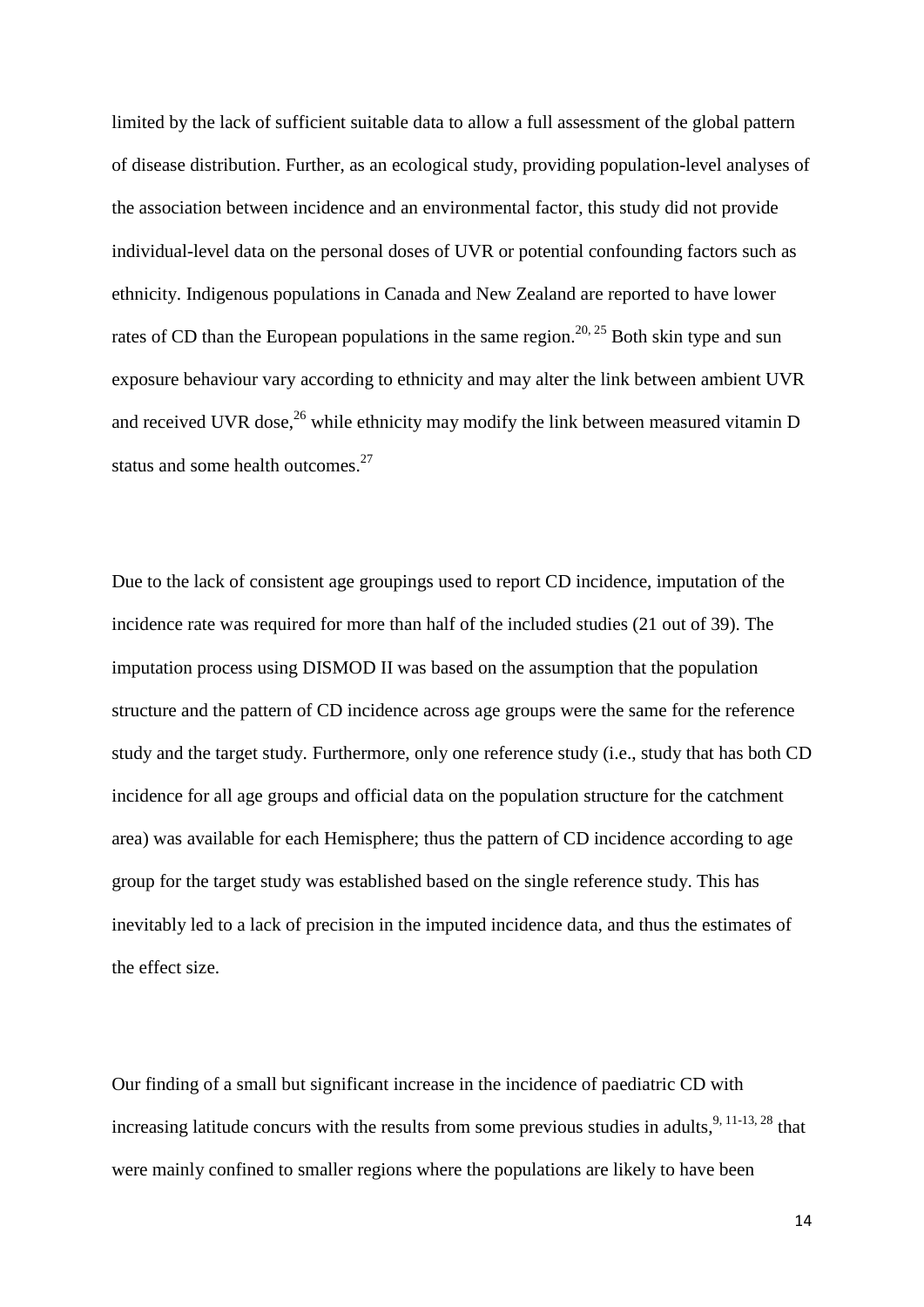relatively genetically similar, compared to the analysis undertaken here. The greater genetic and cultural diversity of the populations included in our analysis may explain the low estimate of effect we obtained. Nevertheless, a latitude gradient was not present in our subgroup analyses of only European studies.

Several other studies in adult populations have not demonstrated a latitude gradient, [1,](#page-18-0) [5,](#page-18-4) [16,](#page-19-5) [17](#page-19-6) and in our results, the association between paediatric CD incidence and levels of ambient UVR was not statistically significant. Here we confined the included studies to those published since 2003. There is some evidence to suggest that the incidence of CD is increasing more rapidly in developing countries<sup>[29](#page-21-1)</sup> that are often at low latitude, compared to more developed countries. This could lead to a weakening of an association between latitude and/or ambient UVR levels. A weakening of the latitude gradient over time is reported for multiple sclerosis, another autoimmune disease, within the Nurses Health Studies,<sup>[30](#page-21-2)</sup> where the incidence in the southern states has increased more rapidly than in the northern US states, possibly due to decreasing sun exposure in the South.<sup>[30](#page-21-2)</sup>

Alternative explanations for the weak association with latitude seen here, in comparison to previous studies, and the lack of association with ambient UVR is that there was insufficient study power to demonstrate a real gradient, or that previous findings were spurious, related to inadequate control for study quality. Here we used strict inclusion criteria to ensure only studies with population-based case ascertainment, using well-defined diagnostic criteria and with a clear-cut population-at-risk, were included, providing some confidence in our findings.

The modest decrease in CD incidence with increasing ambient UVR was not statistically significant for average daily ambient UVR over the whole year, or for summer or winter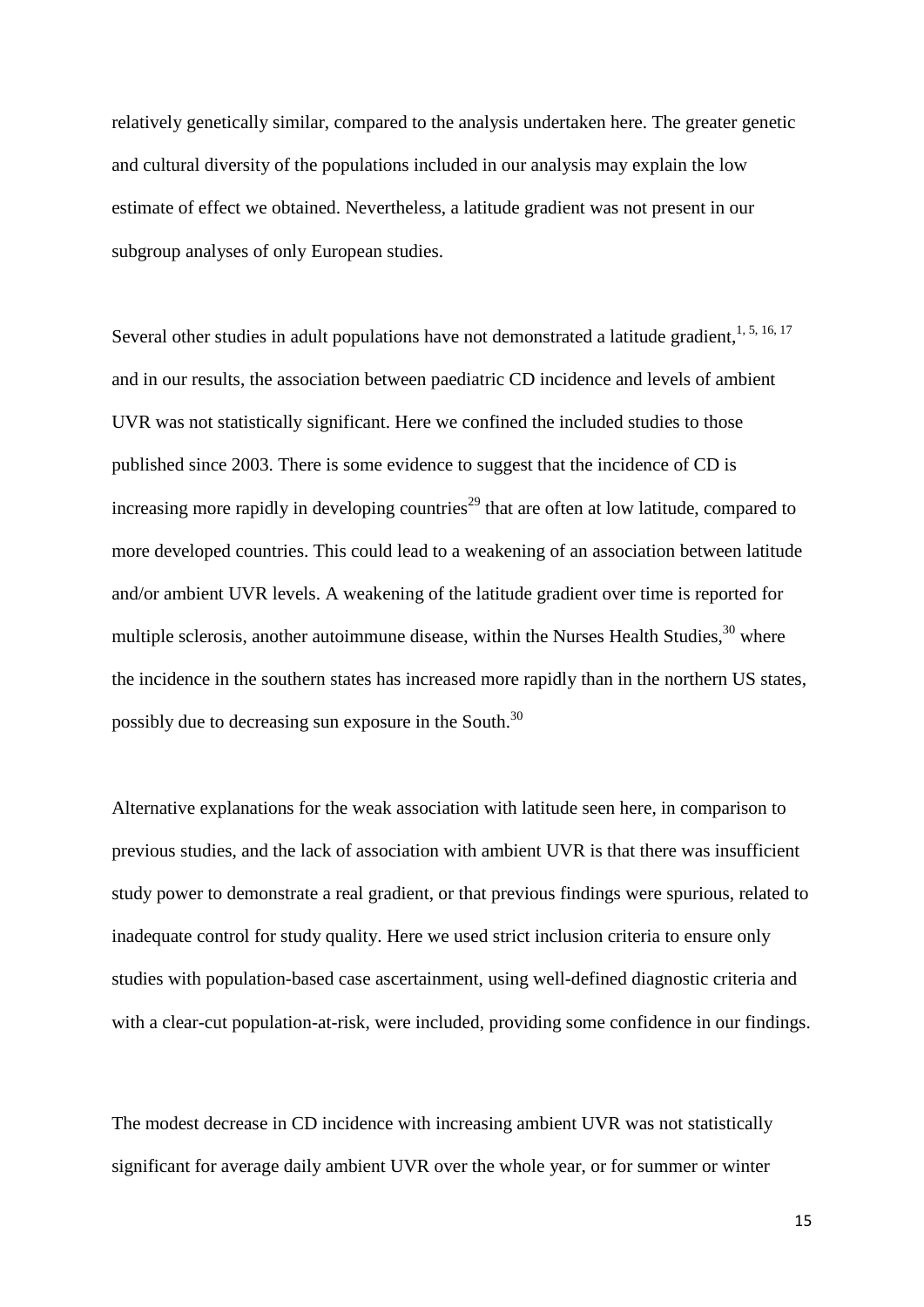UVR. We explored the latter because the amplitude of the seasonal variation in UV-B radiation (that is required for vitamin D synthesis) is increased with increasing latitude.<sup>31</sup> At high latitudes, vitamin D synthesis is not possible during the winter months, when UV-B levels are very low. This analysis is similar to that examining whether there is a threshold of ambient UVR above or below which there is a stronger association with CD incidence.

An association between sun exposure and/or vitamin D and risk of CD is biologically plausible. Both vitamin D (the active form) and exposure of the skin to UVR cause systemic suppression of Th-1 immune function and upregulation of T regulatory cells, that could decrease the inflammatory pathways leading to CD (for review, see<sup>32</sup>). Furthermore, vitamin D status may be able to influence the intestinal microbiome through upregulation of antimicrobial peptides such as cathelicidin, and more effective elimination of pathogenic microbes (for review, see<sup>[33](#page-21-5)</sup>). In addition, there is a range of other factors related to latitude that could have importance for CD incidence and any latitude gradient, including patterns of migration from areas of high risk to areas of low risk and vice versa, and dietary factors, which also may be changing over time (e.g. becoming more homogeneous with globalisation).

Vitamin D deficiency is common in both children<sup>[34,](#page-21-6) [35](#page-21-7)</sup> and adults<sup>36, [37](#page-21-9)</sup> who are diagnosed with CD. However, in most studies it is not clear whether vitamin D deficiency was associated with increased risk of CD, or that having the disease led to vitamin D deficiency. Clinical trials of vitamin D supplementation in people with inflammatory bowel disease are currently underway, but to date, most trials of vitamin D supplementation in people with autoimmune diseases have not resulted in clinical improvements.<sup>[38](#page-22-0)</sup> It is important to note however, that the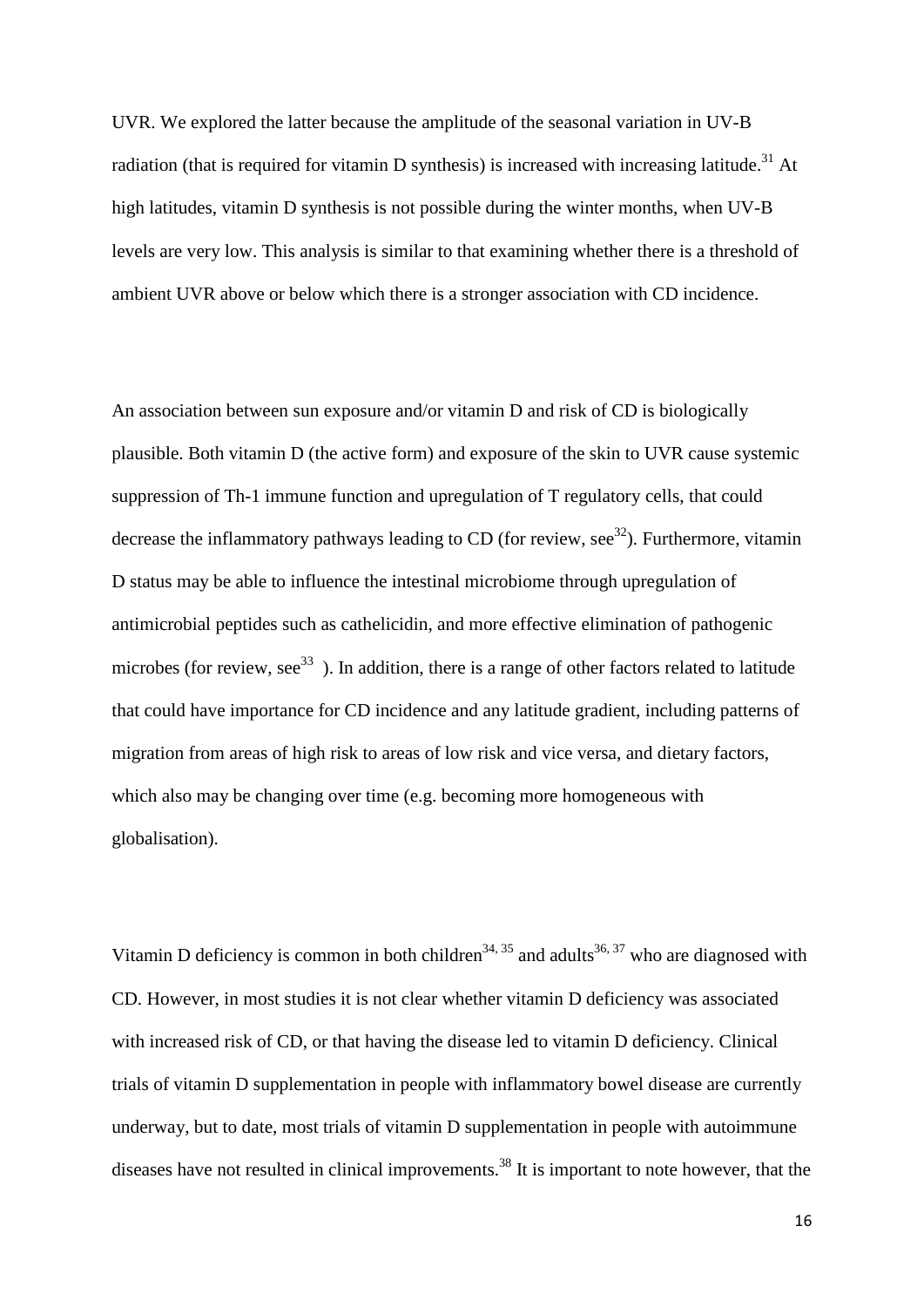risk factors for disease activity post-diagnosis may not be identical to those for disease incidence. [39](#page-22-1)

It is worth noting the challenges in combining data from different studies. The studies included varied in the data provided, particularly in the availability of age-specific data and sufficient data to fully assess the completeness of case ascertainment. The sizes of the study areas and underlying populations and the number of cases, and thus the robustness of the incidence estimates, were also highly variable. These factors could lead to over- or underestimation of the true incidence and affect the precision in our estimates. Furthermore, there was a scarcity of published population-based studies from Central and South America, Eastern Europe, Africa and Asia.

Ideally, the incidence data would derive from population-based samples from well-defined catchment areas with data on the underlying population and the incident cases reported according to narrow, or standard, age groupings. Diagnosis would use standardized case definitions and there would be evidence of complete or nearly complete case ascertainment. Registry data, appropriately validated and with prospective data collection,<sup>[40](#page-22-2)</sup> would provide an alternative to repeated incidence studies, and have the advantage of consistent and comparable data collection. The lack of consistency in these key elements of the published data may well explain the inconsistency in the findings for an association between CD and latitude.

Global comparisons may help to provide aetiological clues to this debilitating disease. But, in reality, there are few data on which to establish comparisons and to observe trends in the

17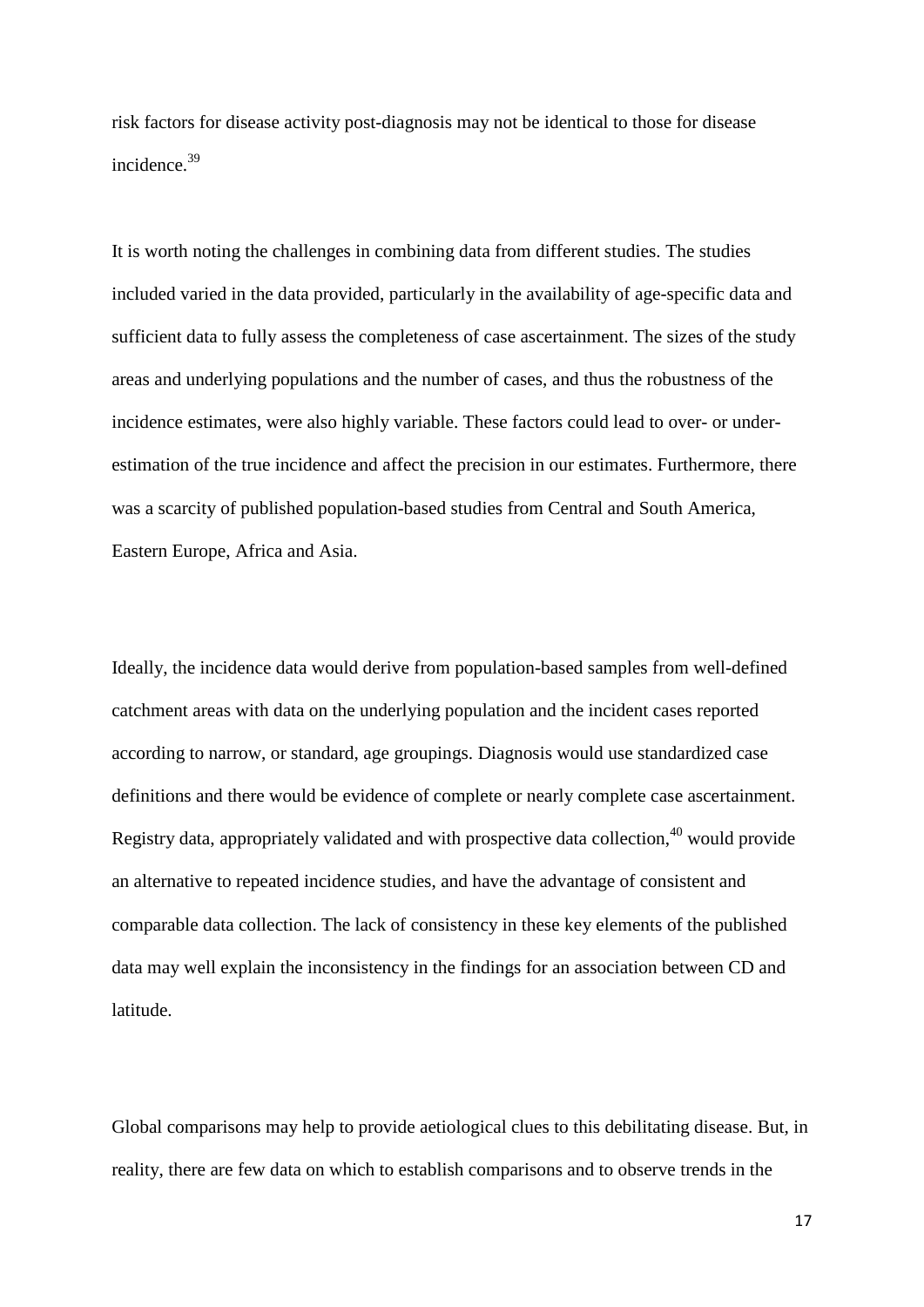incidence of CD. Furthermore, its relative rarity, globally, limits our ability to define temporal and spatial trends, with estimates from small region data collection likely to be unstable. Despite the limitations of this study, the results are suggestive of latitudinal variation in CD incidence that could be plausibly caused by the biological effects of exposure to UVR or vitamin D. It also highlights some of the issues which limit the collection, analysis and reporting of CD epidemiological data. The long-term significance of UVR exposure and vitamin D for paediatric CD patients is unknown at present and merits further study, given that these would be inexpensive and safe potential therapeutic options.

### **Acknowledgements:**

We are indebted to Ivan Hanigan for his assistance with derivation of the ambient UVR according to location, using Geographic Information System.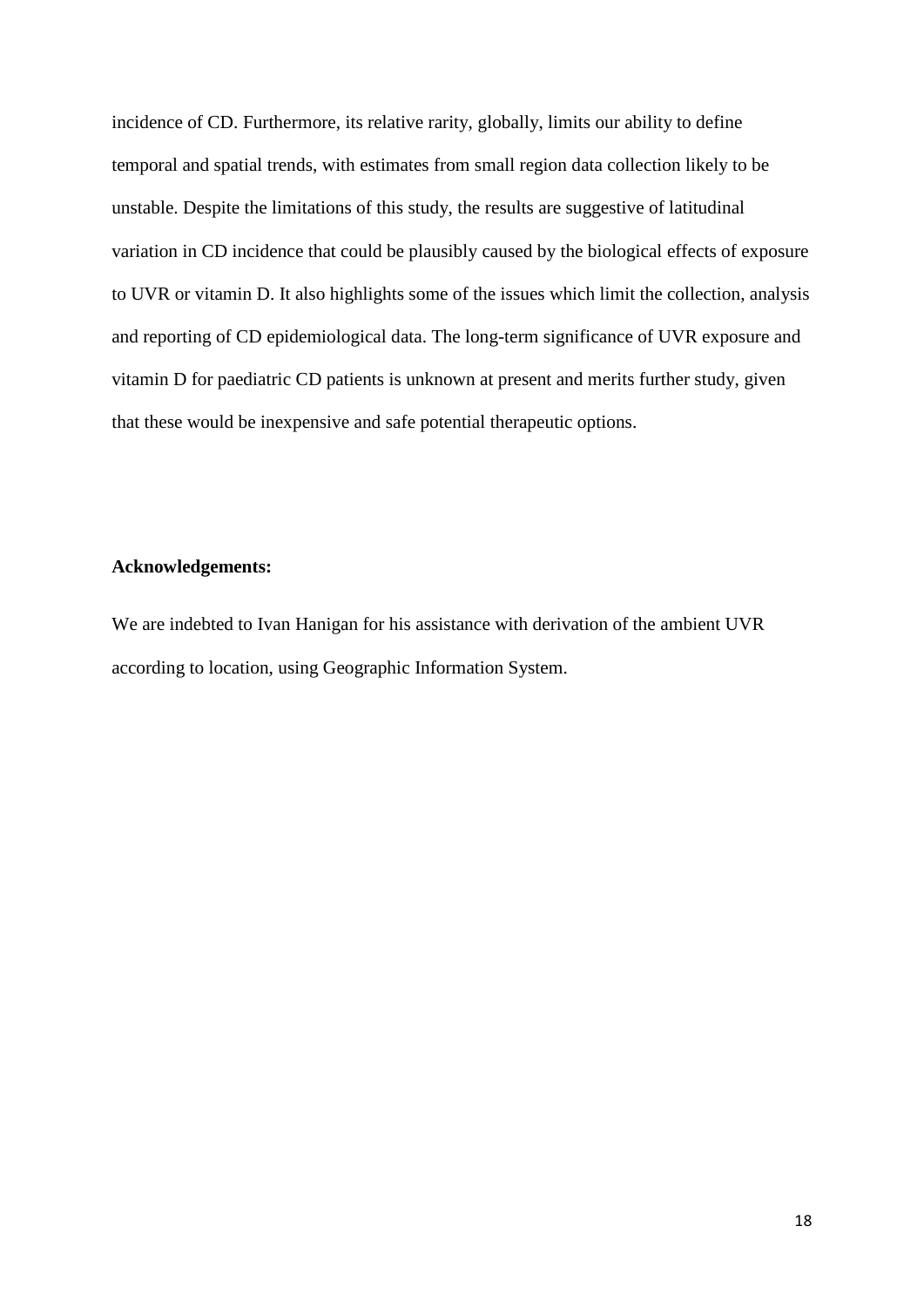#### **References**

<span id="page-18-0"></span>1. Benchimol EI, Fortinsky KJ, Gozdyra P, et al. Epidemiology of pediatric inflammatory bowel disease: a systematic review of international trends. Inflammatory bowel diseases. 2011;17:423-439

<span id="page-18-1"></span>2. Day AS, Lemberg DA, Gearry RB. Inflammatory bowel disease in Australian children and adolescents. Gastroenterology research and practice. 2014;2014:703890

<span id="page-18-2"></span>3. Molodecky NA, Soon IS, Rabi DM, et al. Increasing incidence and prevalence of the inflammatory bowel diseases with time, based on systematic review. Gastroenterology. 2012;142:46-54 e42; quiz e30

<span id="page-18-3"></span>4. Bernklev T, Jahnsen J, Lygren I, et al. Health-related quality of life in patients with inflammatory bowel disease measured with the short form-36: Psychometric assessments and a comparison with general population norms. Inflammatory bowel diseases. 2005;11:909-918

<span id="page-18-4"></span>5. Kappelman MD, Rifas-Shiman SL, Porter CQ, et al. Direct health care costs of Crohn's disease and ulcerative colitis in US children and adults. Gastroenterology. 2008;135:1907-1913

<span id="page-18-5"></span>6. Ponder A, Long MD. A clinical review of recent findings in the epidemiology of inflammatory bowel disease. Clinical epidemiology. 2013;5:237-247

<span id="page-18-6"></span>7. Declercq C, Gower-Rousseau C, Vernier-Massouille G, et al. Mapping of Inflammatory Bowel Disease in Northern France: Spatial Variations and Relation to Affluence. Inflammatory bowel diseases. 2010;16:807-812

<span id="page-18-7"></span>8. Gearry RB, Richardson AK, Frampton CM, et al. Population-based cases control study of inflammatory bowel disease risk factors. J Gastroen Hepatol. 2010;25:325-333

<span id="page-18-8"></span>9. Armitage EL, Aldhous MC, Anderson N, et al. Incidence of juvenile-onset Crohn's disease in Scotland: Association with northern latitude and affluence. Gastroenterology. 2004;127:1051- 1057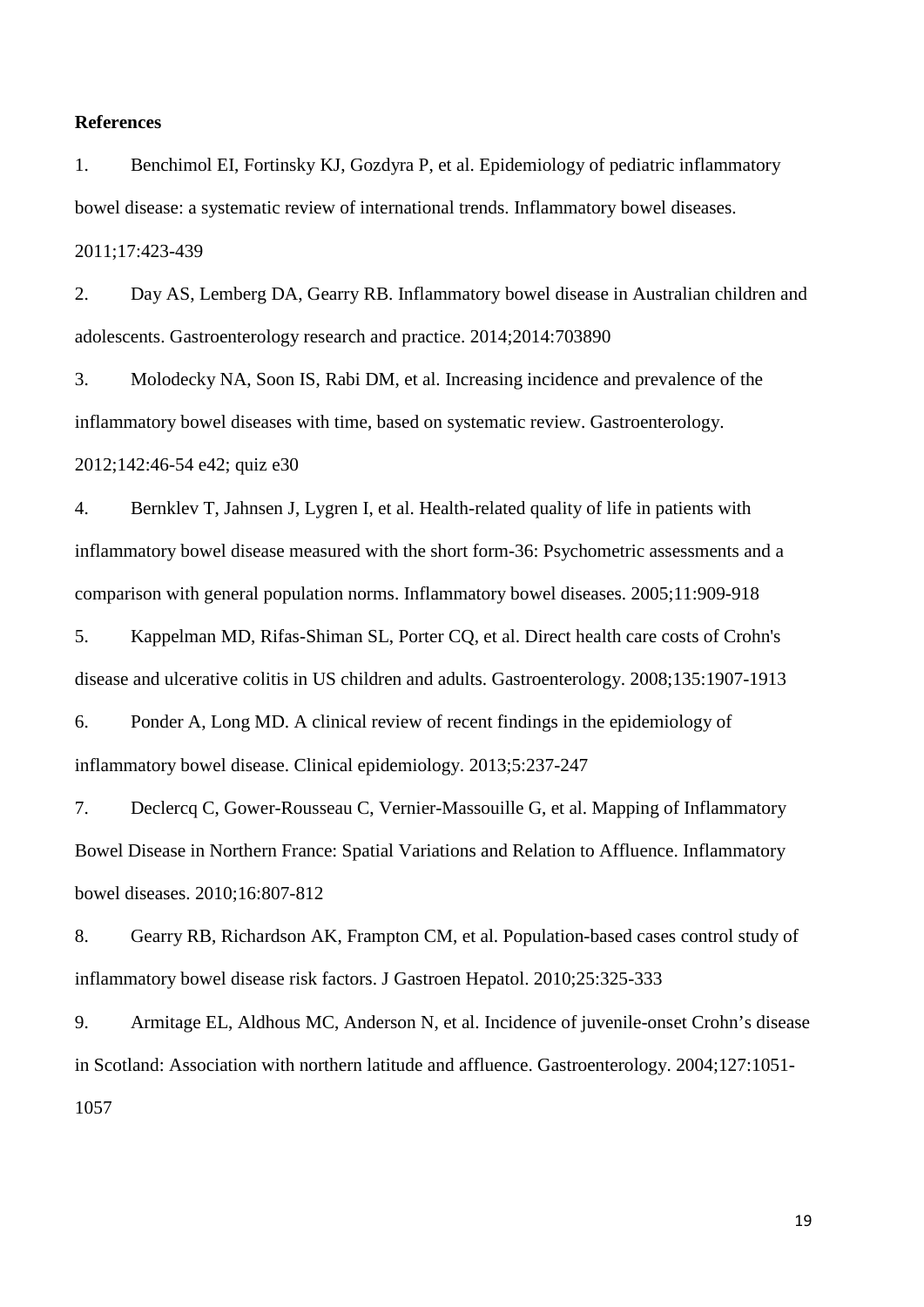<span id="page-19-3"></span>10. Nerich V, Jantchou P, Boutron-Ruault MC, et al. Low exposure to sunlight is a risk factor for Crohn's disease. Alimentary pharmacology & therapeutics. 2011;33:940-945

<span id="page-19-4"></span>11. Nerich V, Monnet E, Etienne A, et al. Geographical variations of inflammatory bowel disease in France: a study based on national health insurance data. Inflammatory Bowel Disease. 2006;12:218-226

<span id="page-19-0"></span>12. Nerich V, Monnet E, Weill A, et al. Fine-scale geographic variations of inflammatory bowel disease in France: correlation with socioeconomic and house equipment variables. Inflammatory Bowel Disease. 2010;16:813-821

<span id="page-19-7"></span>13. Shivananda S, Lennard-Jones J, Logan R, et al. Incidence of inflammatory bowel disease across Europe: is there a difference between north and south? Results of the European Collaborative Study on Inflammatory Bowel Disease (EC-IBD). Gut. 1996;39:690-697

<span id="page-19-1"></span>14. Jantchou P, Clavel-Chapelon F, Racine A, et al. High residential sun exposure is associated with a low risk of incident Crohn's disease in the prospective E3N cohort. Inflammatory Bowel Disease. 2014;20:75-81

<span id="page-19-2"></span>15. Kappelman MD, Rifas-Shiman SL, Kleinman K, et al. The prevalence and geographic distribution of Crohn's disease and ulcerative colitis in the United States. Clinical gastroenterology and hepatology : the official clinical practice journal of the American Gastroenterological Association. 2007;5:1424-1429

<span id="page-19-5"></span>16. Lehtinen P, Ashorn M, Iltanen S, et al. Incidence trends of pediatric inflammatory bowel disease in Finland, 1987-2003, a nationwide study. Inflammatory Bowel Disease. 2011;17:1778- 1783

<span id="page-19-6"></span>17. Jussila A, Virta LJ, Salomaa V, et al. High and increasing prevalence of inflammatory bowel disease in Finland with a clear North-South difference. Journal of Crohn's & colitis. 2013;7:e256-262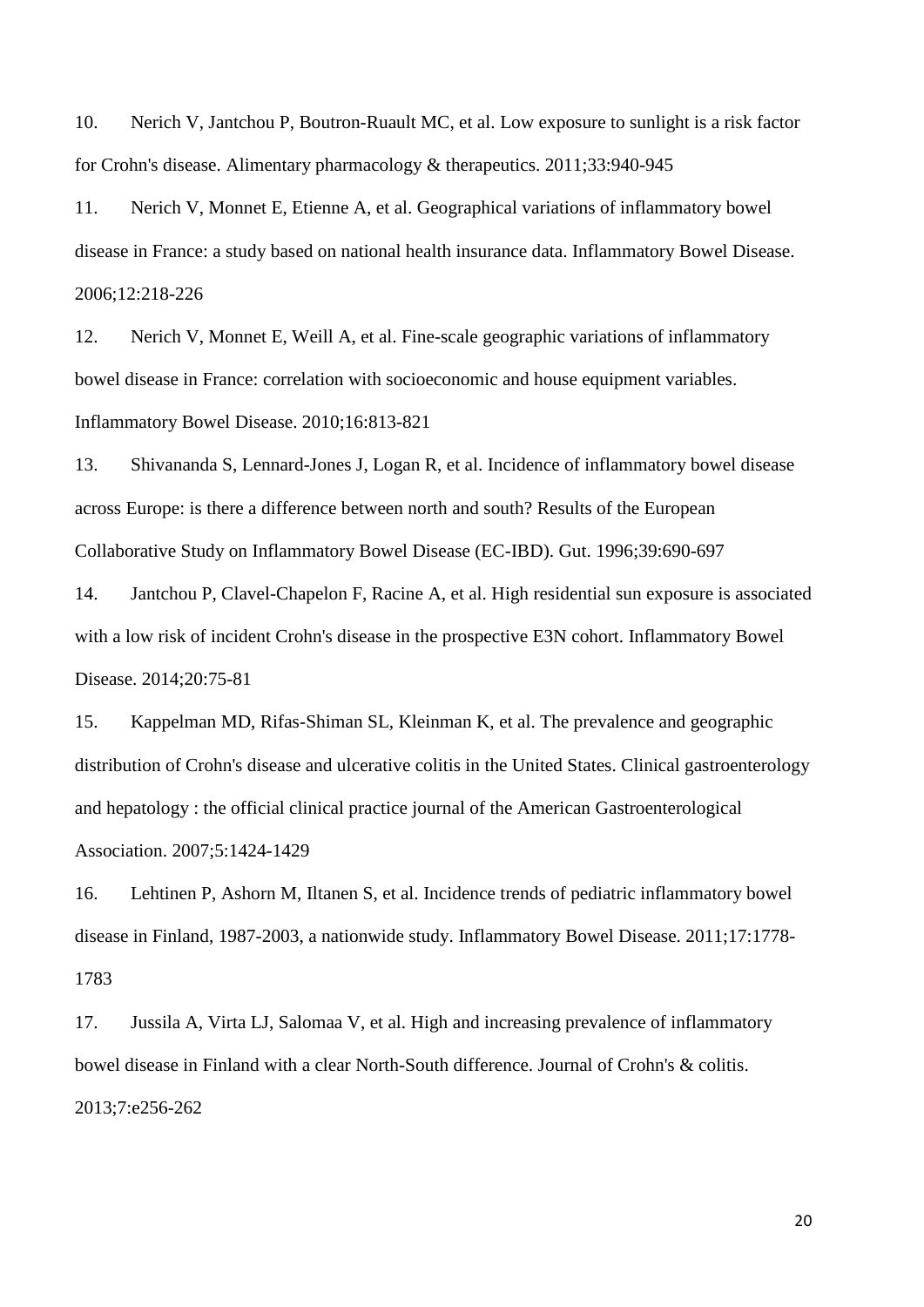#### <span id="page-20-14"></span><span id="page-20-13"></span><span id="page-20-0"></span>18. NASA. NASA GSFC TOMS. 2013. Available

at: [http://iridl.ldeo.columbia.edu/SOURCES/.NASA/.GSFC/.TOMS/.](http://iridl.ldeo.columbia.edu/SOURCES/.NASA/.GSFC/.TOMS/) Accessed June 12, 2014,

<span id="page-20-11"></span><span id="page-20-1"></span>19. NASA. NASA OMI. Available

at: [http://iridl.ldeo.columbia.edu/SOURCES/.NASA/.GSFC/.TOMS/.](http://iridl.ldeo.columbia.edu/SOURCES/.NASA/.GSFC/.TOMS/) Accessed June 12, 2014,

<span id="page-20-12"></span><span id="page-20-2"></span>20. Gearry RB, Richardson A, Frampton CM, et al. High incidence of Crohn's disease in Canterbury, New Zealand: results of an epidemiologic study. Inflammatory Bowel Disease. 2006;12:936-943

<span id="page-20-10"></span><span id="page-20-3"></span>21. Vind I, Riis L, Jess T, et al. Increasing incidences of inflammatory bowel disease and decreasing surgery rates in Copenhagen City and County, 2003-2005: a population-based study from the Danish Crohn Colitis Database. The American Journal of Gastroenterology. 2006;101:1274-1282

<span id="page-20-4"></span>22. Karolewska-Bochenek K, Lazowska-Przeorek I, Albrecht P, et al. Epidemiology of inflammatory bowel disease among children in Poland. A prospective, population-based, 2-year study, 2002-2004. Digestion. 2009;79:121-129

<span id="page-20-5"></span>23. Malmborg P, Grahnquist L, Lindholm J, et al. Increasing Incidence of Paediatric Inflammatory Bowel Disease in Northern Stockholm County, 2002-2007. J Pediatr Gastr Nutr. 2013;57:29-34

<span id="page-20-6"></span>24. Hildebrand H, Finkel Y, Grahnquist L, et al. Changing pattern of paediatric inflammatory bowel disease in northern Stockholm 1990–2001. Gut. 2003;52:1432-1434

<span id="page-20-7"></span>25. Green C, Elliott L, Beaudoin C, et al. A population-based ecologic study of inflammatory bowel disease: Searching for etiologic clues. Am J Epidemiol. 2006;164:615-623

<span id="page-20-8"></span>26. Webb AR. Who, what, where and when - influences on cutaneous vitamin D synthesis. Prog Biophys Mol Bio. 2006;92:17-25

<span id="page-20-9"></span>27. Powe CE, Evans MK, Wenger J, et al. Vitamin D-Binding Protein and Vitamin D Status of Black Americans and White Americans. New Engl J Med. 2013;369:1991-2000

21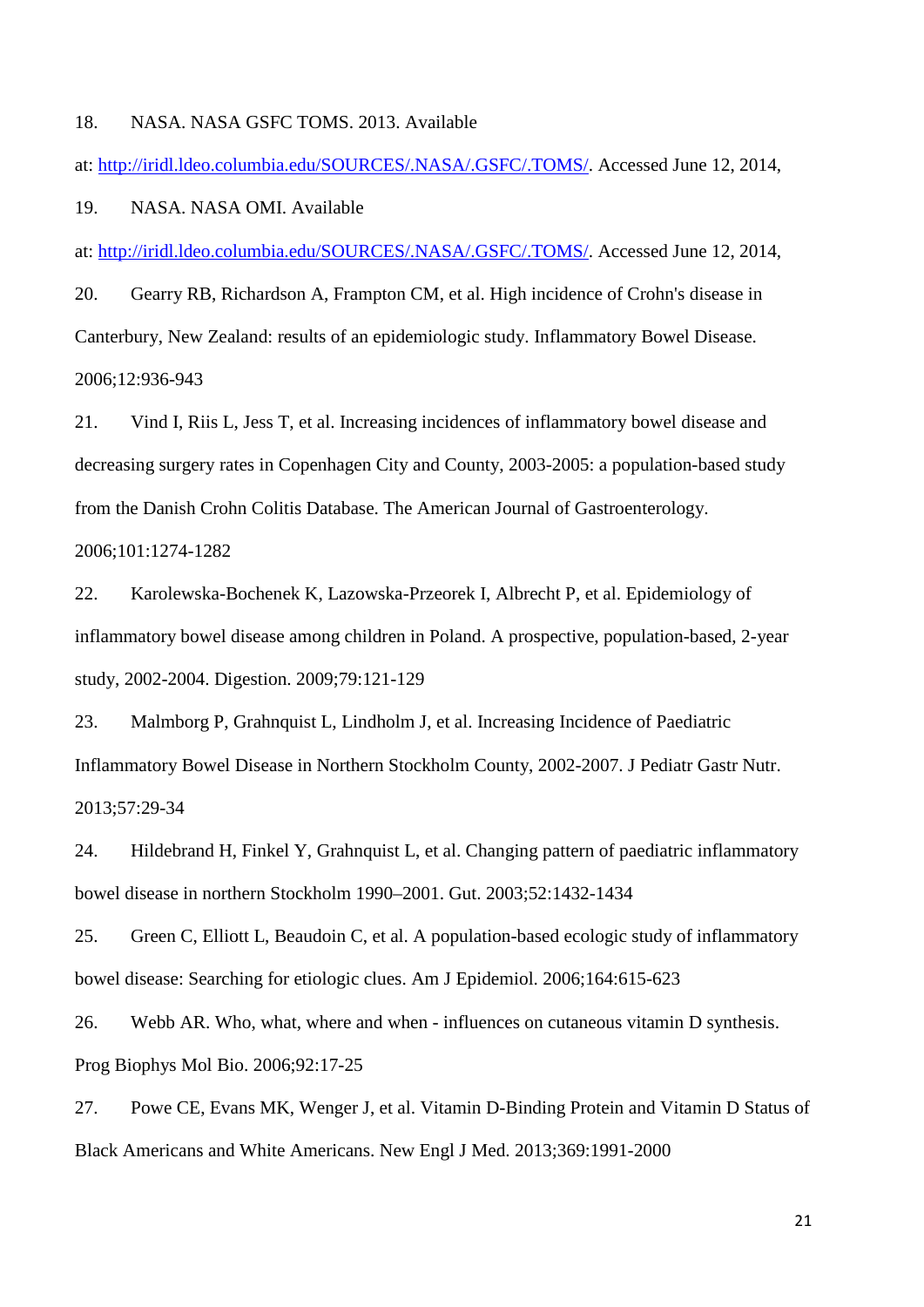<span id="page-21-0"></span>28. Khalili H, Huang ES, Ananthakrishnan AN, et al. Geographical variation and incidence of inflammatory bowel disease among US women. Gut. 2012;61:1686-1692

<span id="page-21-1"></span>29. Molodecky NA, Soon IS, Rabi DM, et al. Increasing Incidence and Prevalence of the Inflammatory Bowel Diseases With Time, Based on Systematic Review. Gastroenterology. 2012;142:46-54

<span id="page-21-2"></span>30. Ascherio A, Munger KL. Environmental risk factors for multiple sclerosis. Part I: The role of infection. Ann Neurol. 2007;61:288-299

<span id="page-21-3"></span>31. Boniol M, De Vries E, Coebergh JW, et al. Seasonal variation in the occurrence of cutaneous melanoma in Europe: influence of latitude. An analysis using the EUROCARE group of registries. European journal of cancer (Oxford, England : 1990). 2005;41:126-132

<span id="page-21-4"></span>32. Hart PH, Gorman S, Finlay-JonesO JJ. Modulation of the immune system by UV radiation: more than just the effects of vitamin D? Nat Rev Immunol. 2011;11:584-596

<span id="page-21-5"></span>33. Lucas RM, Gorman S, Geldenhuys S, et al. Vitamin D and Immunity. F1000 Research Reports 2014, in press

<span id="page-21-6"></span>34. Levin AD, Wadhera V, Leach ST, et al. Vitamin D deficiency in children with inflammatory bowel disease. Digestive diseases and sciences. 2011;56:830-836

<span id="page-21-7"></span>35. El-Matary W, Sikora S, Spady D. Bone mineral density, vitamin D, and disease activity in children newly diagnosed with inflammatory bowel disease. Digestive diseases and sciences. 2011;56:825-829

<span id="page-21-8"></span>36. Jorgensen SP, Hvas CL, Agnholt J, et al. Active Crohn's disease is associated with low vitamin D levels. Journal of Crohn's & colitis. 2013;7:e407-413

<span id="page-21-9"></span>37. Suibhne TN, Cox G, Healy M, et al. Vitamin D deficiency in Crohn's disease: prevalence, risk factors and supplement use in an outpatient setting. Journal of Crohn's & colitis. 2012;6:182- 188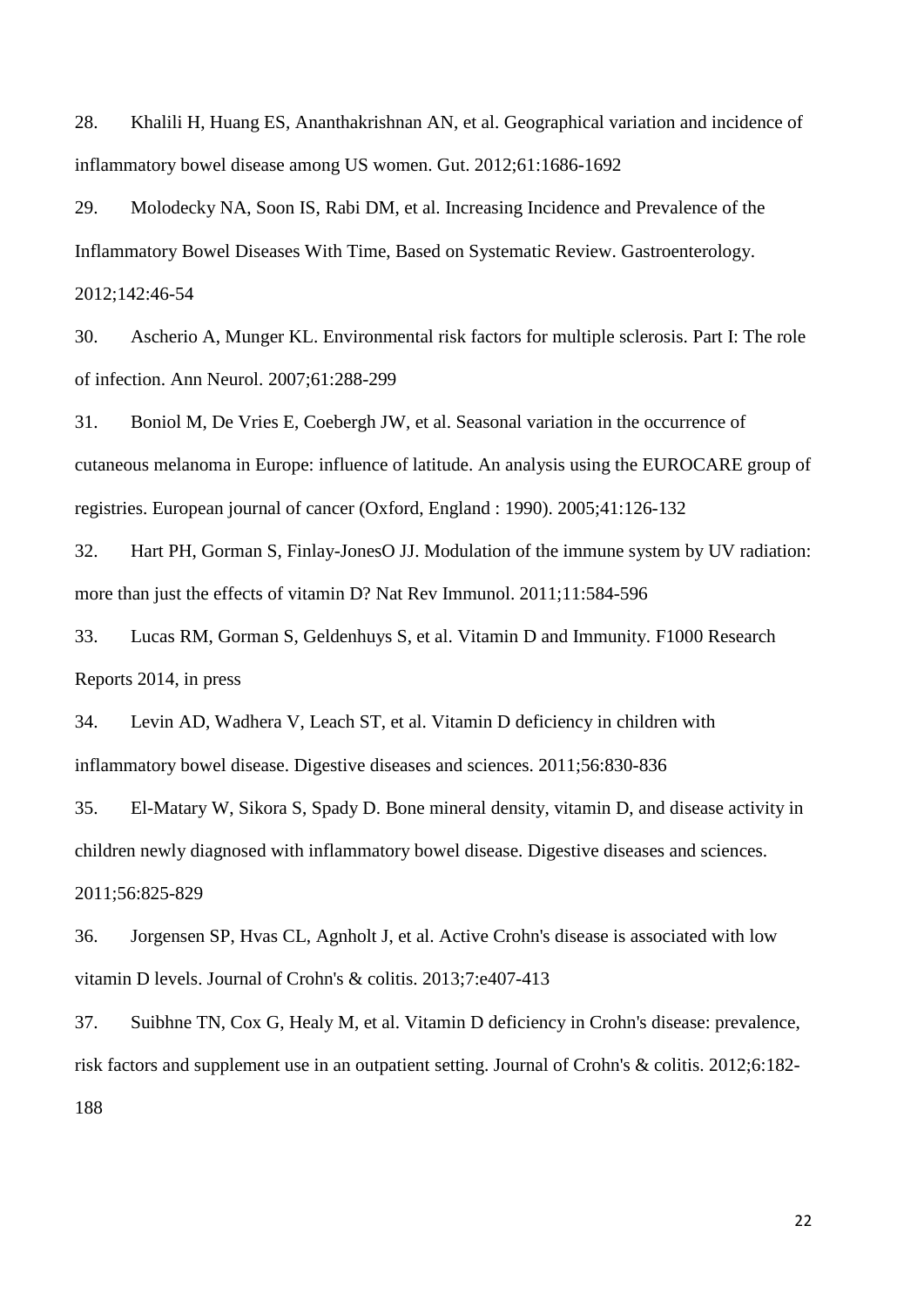<span id="page-22-3"></span><span id="page-22-0"></span>38. Autier P, Boniol M, Pizot C, et al. Vitamin D status and ill health: a systematic review. Lancet Diabetes Endo. 2014;2:76-89

<span id="page-22-5"></span><span id="page-22-4"></span><span id="page-22-1"></span>39. Lucas RM, Taylor B. Challenges in exposure and outcome definition in neuroepidemiology: the case of vitamin D and multiple sclerosis. Australasian Epidemiologist. 2013;20:4-8

<span id="page-22-2"></span>40. Ahuja V, Tandon RK. Inflammatory bowel disease in the Asia-Pacific area: a comparison with developed countries and regional differences. Journal of digestive diseases. 2010;11:134-147

<span id="page-22-6"></span>41. Abramson O, Durant M, Mow W, et al. Incidence, prevalence, and time trends of pediatric inflammatory bowel disease in Northern California, 1996 to 2006. The Journal of pediatrics. 2010;157:233-239 e231

<span id="page-22-7"></span>42. Ahmed M, Davies IH, Hood K, et al. Incidence of paediatric inflammatory bowel disease in South Wales. Archives of disease in childhood. 2006;91:344-345

<span id="page-22-8"></span>43. Al-Qabandi WA, Buhamrah EK, Hamadi KA, et al. Inflammatory bowel disease in children, an evolving problem in Kuwait. Saudi journal of gastroenterology : official journal of the Saudi Gastroenterology Association. 2011;17:323-327

<span id="page-22-9"></span>44. Benchimol EI, Guttmann A, Griffiths AM, et al. Increasing incidence of paediatric inflammatory bowel disease in Ontario, Canada: evidence from health administrative data. Gut. 2009;58:1490-1497

45. Castro M, Papadatou B, Baldassare M, et al. Inflammatory bowel disease in children and adolescents in Italy: data from the pediatric national IBD register (1996-2003). Inflammatory Bowel Disease. 2008;14:1246-1252

46. Grieci T, Butter A. The incidence of inflammatory bowel disease in the pediatric population of Southwestern Ontario. Journal of pediatric surgery. 2009;44:977-980

47. Henderson P, Hansen R, Cameron FL, et al. Rising incidence of pediatric inflammatory bowel disease in Scotland. Inflammatory Bowel Disease. 2012;18:999-1005

23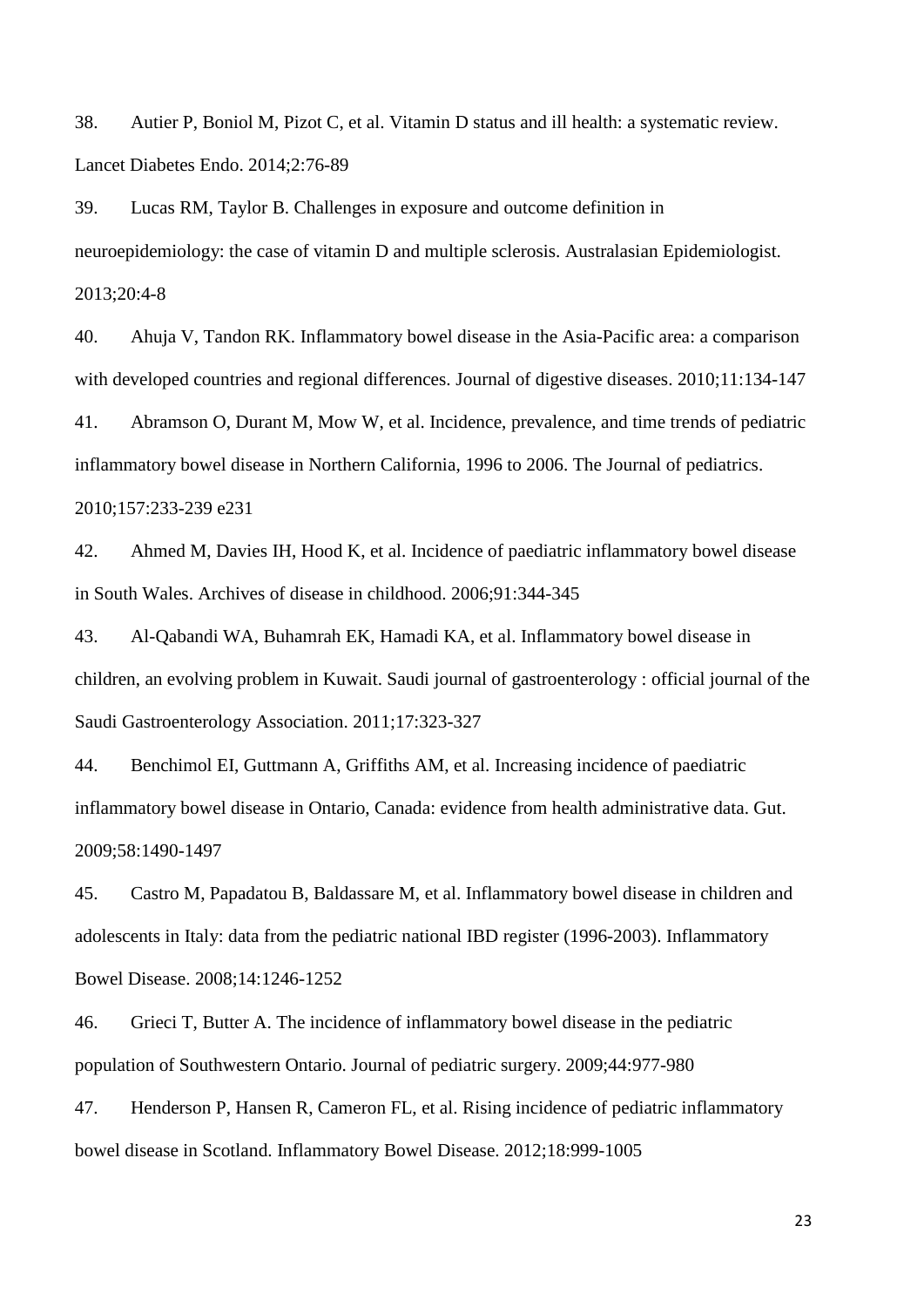<span id="page-23-3"></span><span id="page-23-2"></span><span id="page-23-1"></span><span id="page-23-0"></span>48. Hope B, Shahdadpuri R, Dunne C, et al. Rapid rise in incidence of Irish paediatric inflammatory bowel disease. Archives of disease in childhood. 2012;97:590-594

<span id="page-23-4"></span>49. Jakobsen C, Wewer V, Urne F, et al. Incidence of ulcerative colitis and Crohn's disease in Danish children: Still rising or levelling out? Journal of Crohn's & colitis. 2008;2:152-157

<span id="page-23-5"></span>50. Jakobsen C, Paerregaard A, Munkholm P, et al. Paediatric inflammatory bowel disease during a 44-year period in Copenhagen County: occurrence, course and prognosis--a populationbased study from the Danish Crohn Colitis Database. European journal of gastroenterology & hepatology. 2009;21:1291-1301

<span id="page-23-6"></span>51. Kolek A, Janout V, Tichy M, et al. The incidence of inflammatory bowel disease is increasing among children 15 years old and younger in the Czech Republic. Journal of pediatric gastroenterology and nutrition. 2004;38:362-363

<span id="page-23-7"></span>52. Malaty HM, Fan X, Opekun AR, et al. Rising incidence of inflammatory bowel disease among children: a 12-year study. Journal of pediatric gastroenterology and nutrition. 2010;50:27- 31 10.1097/MPG.1090b1013e3181b1099baa

<span id="page-23-8"></span>53. Orel R, Kamhi T, Vidmar G, et al. Epidemiology of pediatric chronic inflammatory bowel disease in central and western Slovenia, 1994-2005. J Pediatr Gastrenterol Nutr. 2009;48:579-586 54. Ott C, Obermeier F, Thieler S, et al. The incidence of inflammatory bowel disease in a rural region of Southern Germany: a prospective population-based study. Eur J Gastroentol Hepatol. 2008;20:917-923

55. Perminow G, Frigessi A, Rydning A, et al. Incidence and clinical presentation of IBD in children: comparison between prospective and retrospective data in a selected Norwegian population. Scandinavian journal of gastroenterology. 2006;41:1433-1439

56. Perminow G, Brackmann S, Lyckander LG, et al. A characterization in childhood inflammatory bowel disease, a new population-based inception cohort from South-Eastern

24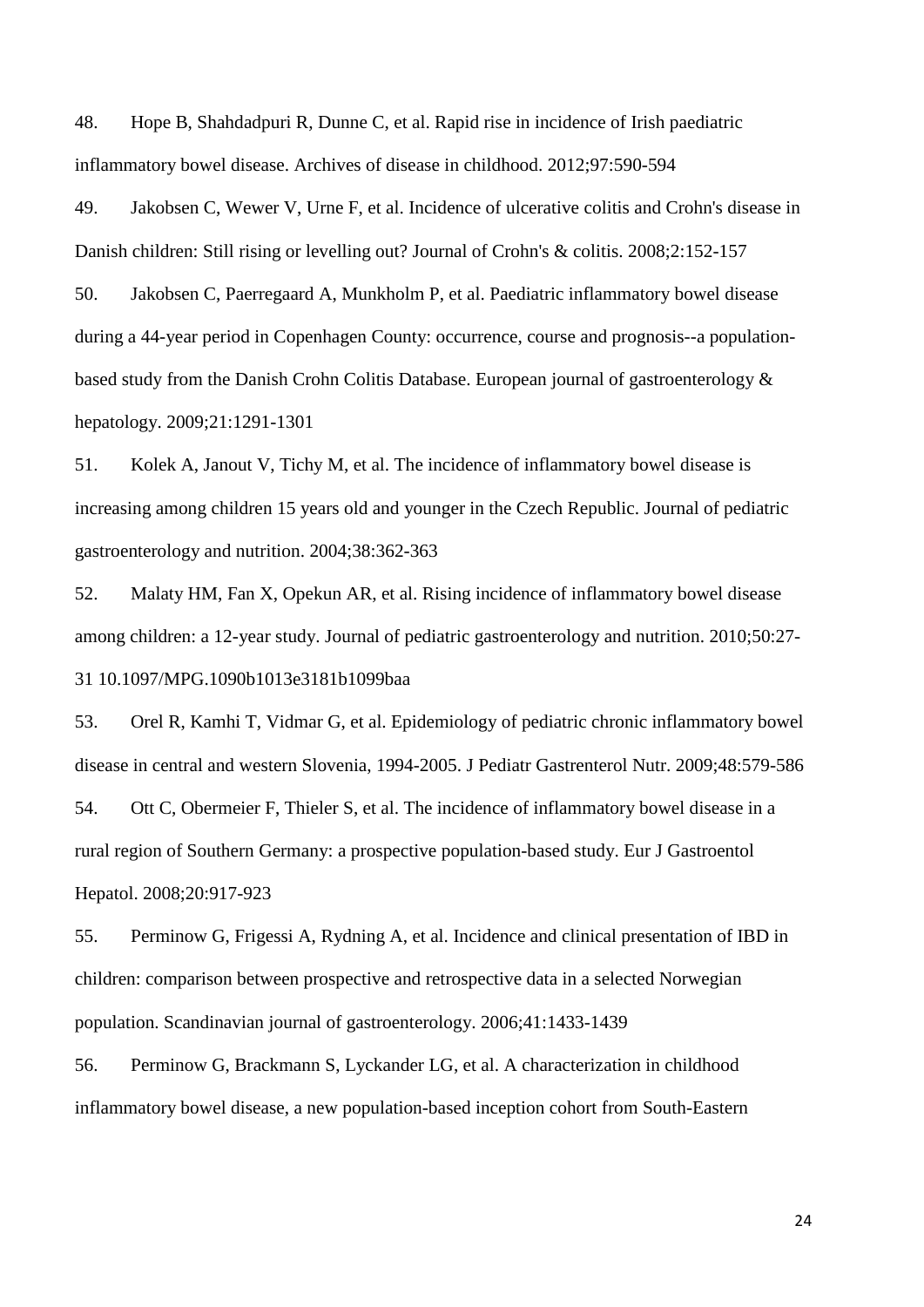<span id="page-24-2"></span><span id="page-24-1"></span><span id="page-24-0"></span>Norway, 2005-07, showing increased incidence in Crohn's disease. Scandinavian journal of gastroenterology. 2009;44:446-456

<span id="page-24-3"></span>57. Pozler O, Maly J, Bonova O, et al. Incidence of Crohn disease in the Czech Republic in the years 1990 to 2001 and assessment of pediatric population with inflammatory bowel disease. Journal of pediatric gastroenterology and nutrition. 2006;42:186-189

<span id="page-24-5"></span><span id="page-24-4"></span>58. Sincic BM, Vucelic B, Persic M, et al. Incidence of inflammatory bowel disease in Primorsko-goranska County, Croatia, 2000-2004: A prospective population-based study. Scandinavian journal of gastroenterology. 2006;41:437-444

59. Turunen P, Kolho KL, Auvinen A, et al. Incidence of inflammatory bowel disease in Finnish children, 1987-2003. Inflammatory Bowel Disease. 2006;12:677-683

60. van der Zaag-Loonen HJ, Casparie M, Taminiau JAJM, et al. The incidence of pediatric inflammatory bowel disease in the Netherlands: 1999-2001. Journal of pediatric gastroenterology and nutrition. 2004;38:302-307

61. Yap J, Wesley A, Mouat S, et al. Paediatric inflammatory bowel disease in New Zealand. The New Zealand medical journal. 2008;121:19-34

62. Wilson J, Hair C, Knight R, et al. High incidence of inflammatory bowel disease in Australia: a prospective population-based Australian incidence study. Inflammatory Bowel Disease. 2010;16:1550-1556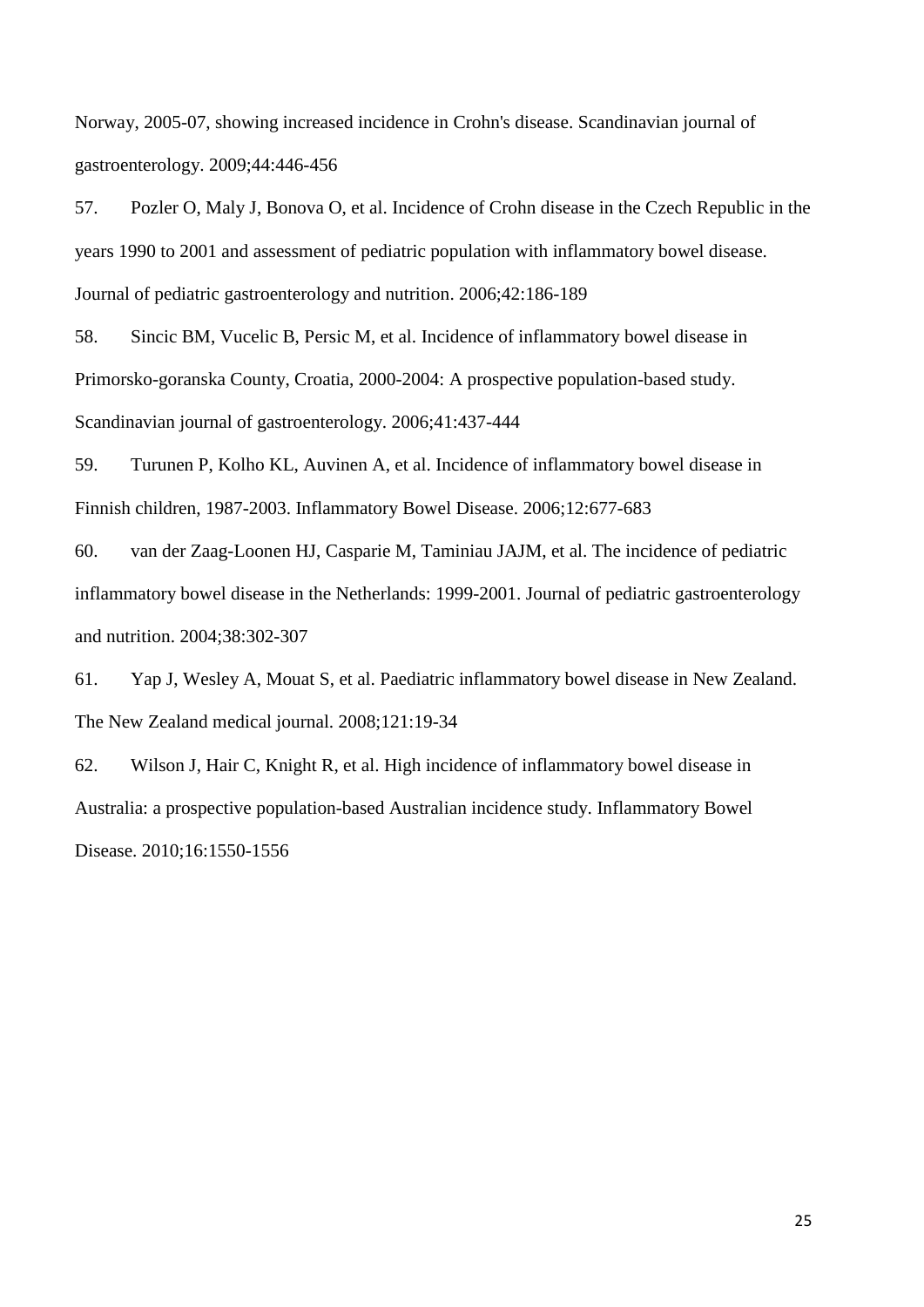| Reference                      | Study year | Catchment area of population                 | Age group<br>(Years) | $M \& F^a$<br>combined<br>incidence<br>(per $100,000$ ) | M&F combined<br>imputed<br>incidence | Average daily<br>ambient<br>$UVR^*(kJ/m^2)$ | Study<br>region | Latitude           | Quality<br>Assessment |
|--------------------------------|------------|----------------------------------------------|----------------------|---------------------------------------------------------|--------------------------------------|---------------------------------------------|-----------------|--------------------|-----------------------|
| Abramson <sup>41</sup>         | 2001       | 14 North Californian Counties,<br><b>USA</b> | $0 - 17$             | 2.7                                                     |                                      | 3.38                                        | $\mathbf{1}$    | 38.28° N           | <b>ABBBA</b>          |
| Ahmed <sup>42</sup>            | 2000       | Cardiff and Vale, South Wales,<br><b>UK</b>  | $0 - 15$             |                                                         | 3.6                                  | 1.42                                        | $\sqrt{2}$      | $51.48^\circ$ N    | <b>AAABB</b>          |
| Al Qabandi <sup>43</sup>       | 2002       | Kuwait                                       | $0 - 14$             |                                                         | 1.53                                 | 4.35                                        | $\overline{4}$  | $29.17^\circ$ N    | <b>AAABB</b>          |
| Benchimol <sup>44</sup>        | 2005       | Ontario, Canada                              | $0 - 17$             | 6.6                                                     |                                      | 1.65                                        | 1               | $50.00^\circ$ N    | <b>AABAA</b>          |
| $\mbox{Castro}$ $^{45}$        | 2000       | Italy                                        | $0 - 17$             | 5.62                                                    |                                      | 2.56                                        | 2               | 43.78° N           | <b>AABAB</b>          |
|                                | 2001       | Italy                                        | $0 - 17$             | 4.68                                                    |                                      | 2.46                                        | $\sqrt{2}$      | 43.78° N           | <b>AABAB</b>          |
|                                | 2002       | Italy                                        | $0 - 17$             | 5.24                                                    |                                      | 2.42                                        | $\mathfrak{2}$  | 43.78° N           | AABAB                 |
|                                | 2003       | Italy                                        | $0 - 17$             | 6.48                                                    |                                      | 2.61                                        | $\sqrt{2}$      | 43.78° N           | <b>AABAB</b>          |
| Grieci <sup>46</sup>           | 2004       | South West Ontario, Canada                   | $0 - 17$             | 6.01                                                    |                                      | 1.64                                        |                 | 43.00° N           | <b>ABBBB</b>          |
| Henderson <sup>47</sup>        | 2006       | Scotland                                     | $0 - 15$             |                                                         | 4.7                                  | 1.18                                        | $\overline{2}$  | $56.00^\circ$ N    | <b>AABBA</b>          |
| Hildebrand <sup>24</sup>       | 2000       | Northern Stockholm County,<br>Sweden         | $0 - 15$             |                                                         | 8.4                                  | 1.16                                        | $\overline{2}$  | 59.70° N           | <b>AAABB</b>          |
| Hope <sup>48</sup>             | 2005       | Ireland                                      | $0 - 15$             |                                                         | 2.51                                 | 1.34                                        | $\overline{c}$  | $53.00^\circ$ N    | <b>AABAB</b>          |
| Jakobsen $^{\rm 49}$           | 2003       | Eastern Denmark                              | $0 - 14$             |                                                         | 3.1                                  | 1.35                                        | $\mathfrak{2}$  | $55.80^\circ$ N    | <b>AAAAB</b>          |
| Jakobsen $^{\rm 50}$           | 2008       | Futen & Aarhus, Eastern<br>Denmark           | $0 - 14$             |                                                         | 3.2                                  | 1.49                                        | $\overline{2}$  | $55.80^\circ$ N    | <b>AAABB</b>          |
| Karolewska-<br>$Bochenek^{22}$ | 2004       | Poland                                       | $0 - 18$             |                                                         | 0.6                                  | 1.62                                        | $\overline{2}$  | $51.78^\circ$ N    | <b>AABBA</b>          |
| Kolek <sup>51</sup>            | 2000       | Moravia Czech Republic                       | $0 - 15$             |                                                         | 2.02                                 | 1.76                                        | 2               | 49.50 $\degree$ N  | AAAAB                 |
|                                | 2001       | Moravia Czech Republic                       | $0 - 15$             |                                                         | 4.44                                 | 1.57                                        | $\overline{2}$  | 49.50° N           | <b>AAAAB</b>          |
| Lehtinen <sup>16</sup>         | 2000       | Finland                                      | $0 - 17$             | 7.37                                                    |                                      | 0.99                                        | $\sqrt{2}$      | 60.98 $^{\circ}$ N | <b>AAAAB</b>          |
|                                | 2001       | Finland                                      | $0 - 17$             | 7.21                                                    |                                      | 0.92                                        | $\overline{2}$  | 60.98 $^{\circ}$ N | <b>AAAAB</b>          |
|                                | 2002       | Finland                                      | $0 - 17$             | 9.74                                                    |                                      | 1.15                                        | 2               | $60.98^\circ$ N    | A AAAB                |
|                                | 2003       | Finland                                      | $0 - 17$             | 9.1                                                     |                                      | 1.03                                        | $\sqrt{2}$      | $60.98^\circ$ N    | <b>AAAAB</b>          |
| Malaty <sup>52</sup>           | 2000       | Texas, USA                                   | $0 - 17$             | 1.33                                                    |                                      | 3.58                                        | 1               | $31.00^\circ$ N    | <b>AAABB</b>          |

Table 1 Summary of studies satisfying the inclusion criteria and included in analyses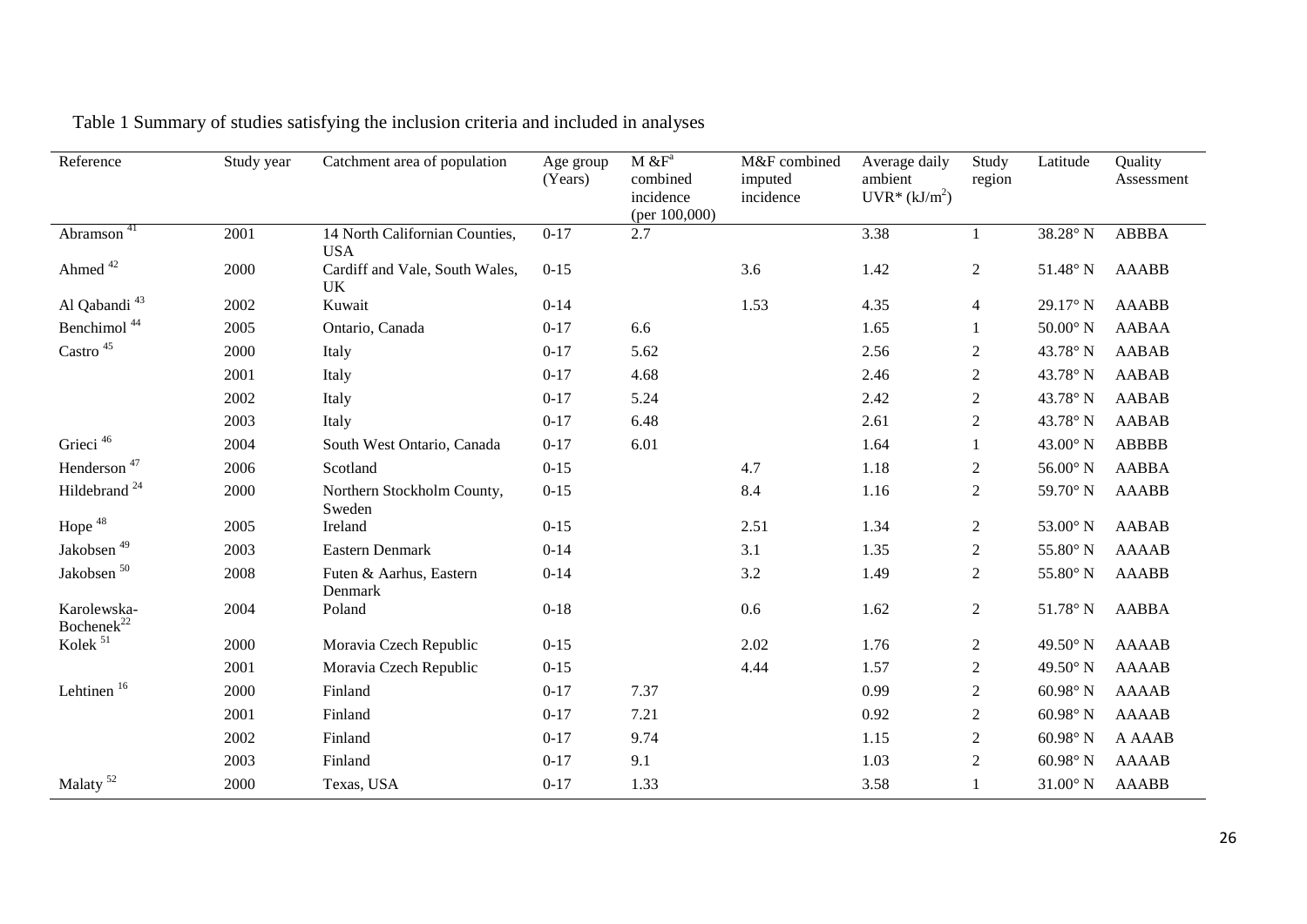| Malmborg $^{23}$                  | 2003 | Northern Stockholm County,  | $0 - 15$ |      | 9.91 | 1.19 | 2              | 59.70° N          | <b>AAABB</b> |
|-----------------------------------|------|-----------------------------|----------|------|------|------|----------------|-------------------|--------------|
| Orel <sup>53</sup>                | 2003 | Sweden<br>Western Slovenia  | $0 - 18$ |      | 2.88 | 2.20 | $\overline{2}$ | $45.30^\circ$ N   | AABBB        |
| Ott $^{54}$                       | 2005 | Oberfalz, Germany           | $0 - 15$ |      | 2.24 | 1.70 | 2              | 49.30° N          | <b>ABBBB</b> |
| Perminow <sup>55</sup>            | 2002 | Akershus, Norway            | $0 - 15$ |      | 2.05 | 1.15 | 2              | $60.00^\circ$ N   | <b>BBABB</b> |
| Perminow <sup>56</sup>            | 2006 | Oslo and Akershus, Norway   | $0 - 18$ |      | 6.8  | 1.16 | 2              | $60.00^\circ$ N   | <b>AAABB</b> |
| Pozler <sup>57</sup>              | 2000 | Czech Republic              | $0 - 14$ |      |      | 1.66 | 2              | $50.08^\circ$ N   | ABBAB        |
|                                   | 2001 | Czech Republic              | $0 - 14$ |      | 1.26 | 1.50 | $\overline{2}$ | $50.08^\circ$ N   | <b>AAAAB</b> |
| Sincic <sup>58</sup>              | 2002 | Primorsko-goranska, Croatia | $0 - 14$ |      | 8.18 | 2.05 | 2              | $45.45^{\circ}$ N | ABABB        |
| Turunen <sup>59</sup>             | 2000 | Southern Finland            | $0 - 17$ | 1.9  |      | 1.06 | 2              | $60.18^\circ$ N   | ABBAB        |
|                                   | 2001 | Southern Finland            | $0-17$   | 2.6  |      | 1.00 | 2              | $60.18^\circ$ N   | ABBAB        |
|                                   | 2002 | Southern Finland            | $0 - 17$ | 3.6  |      | 1.16 | 2              | $60.18^\circ$ N   | ABBAB        |
|                                   | 2003 | Southern Finland            | $0 - 17$ | 2.6  |      | 1.05 | $\overline{2}$ | $60.18^\circ$ N   | ABBAB        |
| Van der Zaag-loonen <sup>60</sup> | 2000 | Netherlands                 | $0 - 17$ | 2.1  |      | 1.39 | 2              | 52.37° N          | AABBB        |
| Vind $21$                         | 2004 | Copenhagen, Denmark         | $0 - 15$ |      | 3.29 | 1.40 | 2              | 55.68° N          | AAABB        |
| Yap <sup>61</sup>                 | 2003 | New Zealand                 | $0 - 14$ |      | 1.9  | 2.54 | 3              | $39.07^{\circ}$ S | ABBAB        |
| Gearry <sup>20</sup>              | 2005 | Canterbury, New Zealand     | $0 - 17$ | 13.1 |      | 2.37 | 3              | 43.60 $\degree$ S | AAAAA        |
| Wilson <sup>62</sup>              | 2007 | Greater Geelong, Australia  | $0 - 14$ |      | 6.0  | 2.95 | 3              | $38.15^\circ$ S   | <b>AAAAB</b> |
|                                   |      |                             |          |      |      |      |                |                   |              |

<sup>a</sup> Male and female data combined

<sup>b</sup> Study region 1= North America and Canada; 2= Europe; 3=Australia and New Zealand; 4= Middle East

\*Abbreviation: USA: United States of America; UK: United Kingdom; UVR: ultraviolet radiation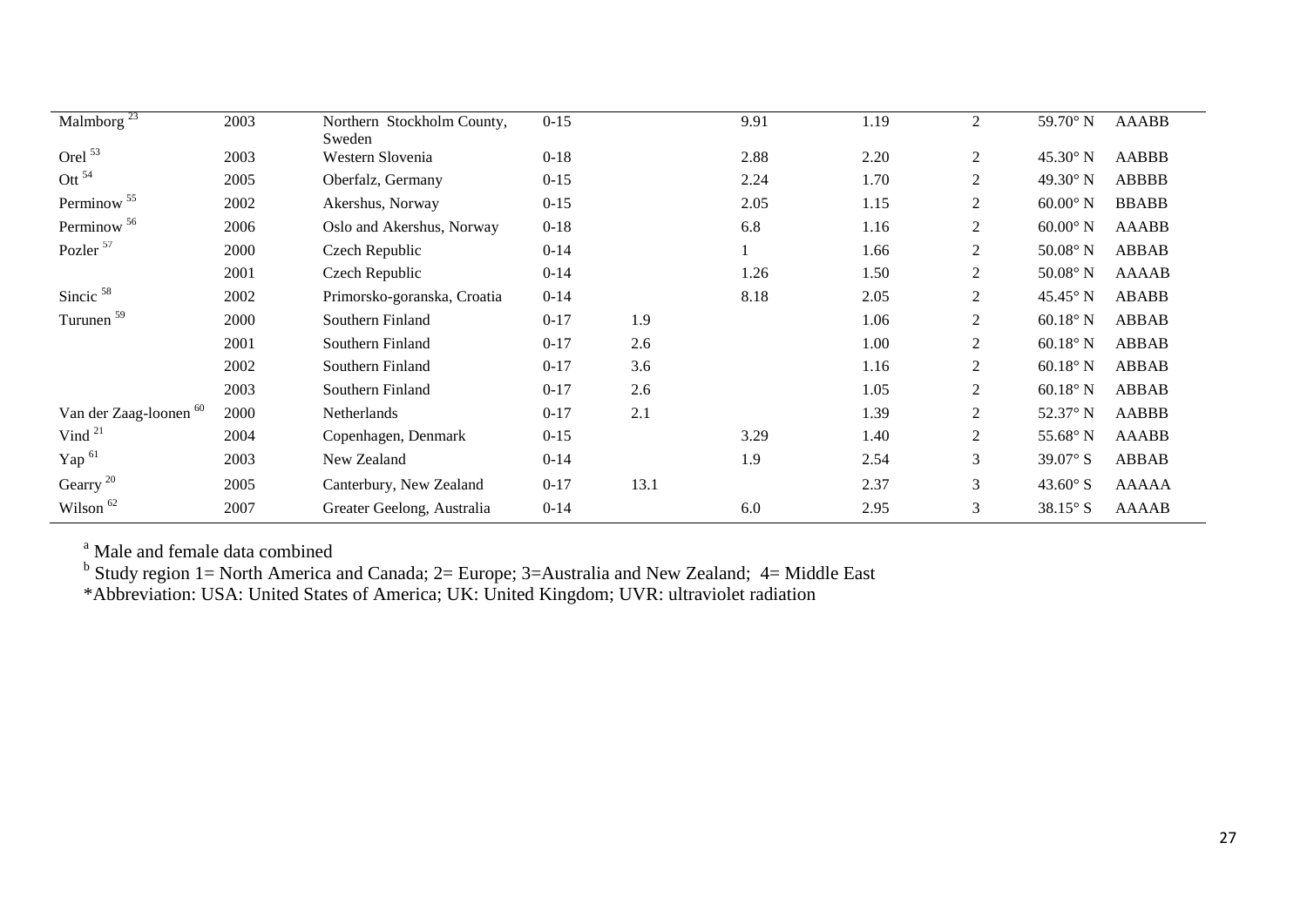Table 2a) Association between CD incidence rates and latitude, with adjustment for study year

b) Association between CD incidence rates and ambient UVR with adjustment for study year

|                         | All studies*<br>$(n=39)$              |         | <b>Studies from Europe**</b><br>$(n=31)$ |         | Studies reporting incidence data for <18<br>years age group $(n=18)$ |         |  |
|-------------------------|---------------------------------------|---------|------------------------------------------|---------|----------------------------------------------------------------------|---------|--|
| a)                      | Coefficient (95% CI)<br>$R^2 = 2.9\%$ | P value | Coefficient (95% CI)<br>$R^2 = 2.9\%$    | P value | Coefficient (95% CI)<br>$R^2 = 2.9\%$                                | P value |  |
| Latitude $(10^{\circ})$ | 0.23(0.02, 0.44)                      | 0.03    | $0.17(-0.09, 0.43)$                      | 0.19    | $0.15$ ( $-0.05$ , $0.36$ )                                          | 0.19    |  |
| Hemisphere              |                                       |         |                                          |         |                                                                      |         |  |
| Northern                | Reference category                    |         |                                          |         | Reference category                                                   |         |  |
| Southern                | $0.52(-0.23, 1.26)$                   | 0.18    |                                          |         | $0.68$ ( $-0.06$ , 1.43)                                             | 0.07    |  |
| Study year (Year)       | $0.03$ ( $-0.06$ , $0.12$ )           | 0.53    | $0.00 (-0.10, 0.10)$                     | 0.10    | $0.13(-0.01, 0.27)$                                                  | 0.08    |  |
| b)                      | $R^2 = 1.5\%$                         |         | $R^2 = 0.1\%$                            |         | $R^2 = 7.2\%$                                                        |         |  |
| Ambient UVR $(kJ/m2)$   | $-0.19(-0.45, 0.07)$                  | 0.62    | $-0.10$ $(-0.53, 0.33)$                  | 0.65    | $-0.06 (-0.37, 0.25)$                                                | 0.69    |  |
| Study year (Year)       | $0.05$ ( $-0.04$ , $0.14$ )           | 0.29    | $0.00(-0.10, 0.11)$                      | 0.97    | 0.17(0.05, 0.30)                                                     | 0.007   |  |

Abbreviations: CI: Confidence interval; n: number; UVR: ultraviolet radiation

\* Model included latitude, hemisphere and study year.

\*\* Model included ambient UVR and study year.